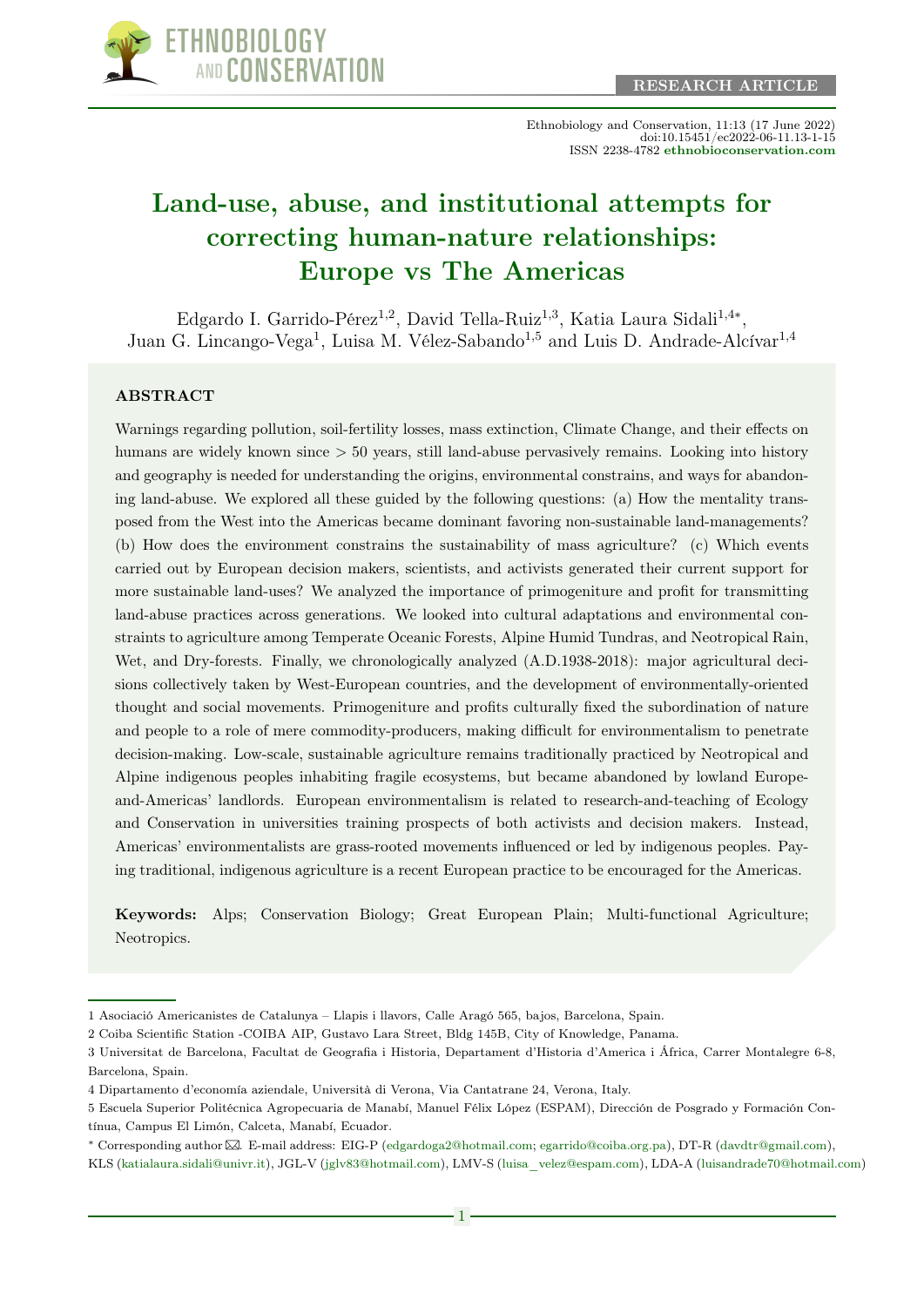Garrido-Pérez et al. 2022. Land-use, abuse, and institutional attempts for correcting human-nature relationships: Europe vs The Americas Ethnobio Conserv 11:13

### SIGNIFICANCE STATEMENT

This paper discusses why non-sustainable land-uses persist in spite of half a century of claims by ecologists warning on an already started collapse. We historically assess the origins and cultural fixation of the practice of mass agriculture that converted both nature and humans into mere producers of commodities, generating profit but affecting living beings including humans. We comparatively address the environmental constraints to mass agriculture, as well as the cultural adaptations to such constraints for: the Great European Plain, the Alps, and the Neotropics. Then we chronologically show how the interplay between Ecology and Conservation Biology, on the one hand, and politics and decision making -on the other hand, determined the current European attempt to depart from the abuses of mass agriculture towards a finnancial and institutional support to the so-called multifunctional agriculture practiced by indigenous peoples. This paper is original.

#### INTRODUCTION

The evidence supporting that well preserved environments enhance human's health and life quality can be reviewed from the recent to the distant past. Countries taking measures for enhancing air quality during the pandemics of coronaviruses-produced  $SARS$  and  $MERS<sup>1</sup>$  $MERS<sup>1</sup>$  $MERS<sup>1</sup>$  are among the less affected by COVID-19 (Bashir et al. 2020). At least one decade prior the start of COVID-19, scientists warned on batto-human transfer of coronavirus (e.g. Wong et al. 2007; Yang et al. 2014). Ecologists explained that land (ab)uses replacing forests by large crops, livestock and cities enhance the chances of humans to acquire disease from wildlife via domestic and farm animals (Plowright et al. 2015). Some thirty years before that, scientists persistently explained that extensive monoculture was becoming an abuse causing mass extinction, Climate Change, water pollution, and losses of soil fertility driving Earth to a catastrophe (e.g. Brundtland et al. 1987; Brook et al. 2003; Diamond 2005). Such warnings are widely known since at least 1970. On such a date the United Nations (UN) launched the annual commemorative of Earth Day (Cantú Martínez 2015). More recently, the UN changed the name of that memorial into International Mother Earth Day. This name was proposed by millions of Latin-American indigenous people using it for referring to our planet (Choquehuanca 2010). Thus, institutions like UN and its member states start to recognize that humans can successfully develop world-views and land-use behaviors departing from land-abuse and improving our relationships with Nature. Yet the just summarized environmental crisis shows that the voices of alarm by scholars have been poorly considered. Looking into history and geography is needed for understanding the origins, environmental constraints, and possible ways for abandoning land-abuse.

Land-abuse is a pervasive legacy from the Industrial and Green Revolutions (Garrido-Pérez and Tella-Ruiz 2016), but a change starts to occur in its

place of birth namely Europe. In concrete, the European Union have started to finance farmers practicing what European institutions call *multi-functional agri*culture planting cash crops while protecting biodiversity and ecosystems (Romstad et al. 2000; OECD 2001). Certainly, that is an attempt to achieve sustainable development (sensu Brundtland et al. 1987). At the same time, *multi-functional agriculture* is an appraisal of land-use practices invented by indigenous peoples both inside and outside Europe (King 1987; Toledo et al. 2008). Here are some concrete commonalities between multifunctional agriculture (Comisión Europea 1997; Romstad et al. 2000; see also OECD 2001) respect to lowland, Neotropical traditional agriculture (hereafter LNT-agriculture) and and the multiple use of natural resources by indigenous peoples (Gómez-Pompa 1987; Cerón 1990; Castillo 2001; Toledo et al. 2008; Aweto 2012; Garrido-Pérez and Sidali 2016; Garrido-Pérez et al. 2018). (I): Production of food, even to be sold in the market. (II) Promotion of environmental quality by protecting landscapes, natural resources and biodiversity. These are considered as externalities that are beneficial for the society but rarely paid or introduced into the markets (Comisión Europea 1997; Romstad et al. 2000; see also OECD 2001). Some of such externalities are (III): keeping water quality and quantity, soil fertility, uptaking atmospheric  $CO<sub>2</sub>$  (e.g. by letting forests to regenerate), conserving or enhancing biodiversity, scenic beauty, and usefulness as scenarios for the health of people. Based on all these (IV): farmers making multifunctional agriculture can also receive tourists and sell food to them, host ill people for contributing to their healing, receive scientists for studying (agro) biodiversity, and -of course sell the variety of their food products after fulfilling their home requirements. We consider all these fits into the concept of multiple use of natural resources (Toledo et al. 2008) traditionally made by the indigenous peoples of the Americas.

Land management in the Americas use to follow European models; imposing the lowland-European

<span id="page-1-0"></span><sup>1</sup>SARS= Severe Acute Respiratory Syndrom. MERS= Middle East Respiratory Syndrome. Both diseases are caused by coronavirus.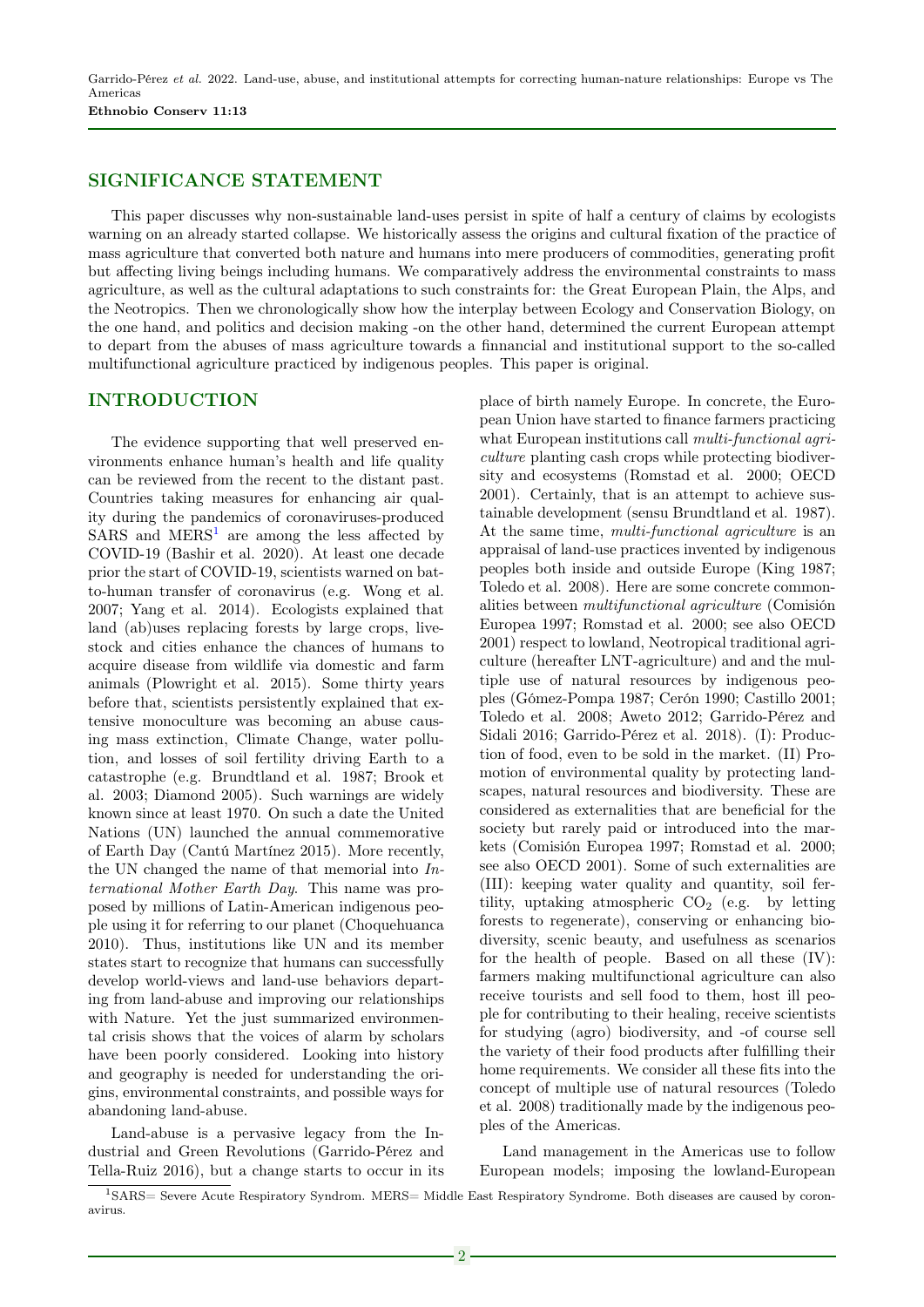practice of mass monoculture on fragile tropical soils is one of such models. Therefore, we seek to contribute to the Americas to enhance its conservation efforts, by means of encouraging Americas' decision makers to consider the following 'European' way: support and learn from our own indigenous knowledge, and look into it using a historical-andecological scope[2](#page-2-0) . As a working hypothesis, we consider large-scale monoculture as: (a) a cultural heritage transmitted from one generation of landlords to the following (see detailed mechanisms in Garrido-Pérez and Sidali 2014). (b) Such a cultural heritage promotes land-abuse, since it is practiced in spite of the fact that the environment constrains its sustainability. (c) The homeland of the mentioned cultural heritage practiced in the Americas, namely Europe, learned from Ecology that such a land-abuse is risky for life quality. Therefore, the recent history of Europe includes a process of change of mind related to the rise and development of the ecological thought. As a corollary, ecologically-informed Europeans start to depart from large-monoculture for trying to rescue traditional, small-scale farming. Such Europeans scholarly coined the term "multifunctional agriculture" for farms resembling what we in the Americas call "multiple use" of natural resources (following Toledo et al. 2008). For this paper, we firstly look into colonial history in order to understand both the European origin and the reluctance of the Americas to reduce large monocultures in favor of more sustainable land-uses. Secondly, we make an overview of the environmental constraints to the sustainability of mass agriculture. We thirdly perform a chronological analysis of the means by which the European society and States began to switch from mere productivity to sustainable land-uses. Here are the questions guiding our work:

- a) How the mentality transposed from the West into the Americas became dominant to the extent of favoring non-sustainable landmanagements?
- b) How does the environment constrains the sustainability of mass agriculture in both the Americas and Europe?
- c) Which events carried out by European decision makers, scientists, and activists generated their current support to multi-functional agriculture?

## MATERIAL AND METHODS

For addressing our question a), we critically analyzed the primogeniture in Europe; that is, the firstborn inheritance of land, from the point of view of its environmental and social impacts. We made this because children learn land-use practices mainly from their parents. We provide an insight into the primogeniture's consequences for land-acquisition, as well as on the use of natural and human resources (Hernán 2000; Bermejo 2009). For addressing our question b), we looked into the different cultural adaptations and environmental constraints to land-use among habitats based on the fact that environmental constraints comprehend factors influencing the suitability of landuse decisions taken by farmers (Garrido-Pérez and Glasnović 2014). In concrete, we compare the environments performing the scenarios of land-uses for: Temperate Oceanic Forests of the Great European Plain, Alpine Humid Tundras, and Neotropical Rain, Wet, and Dry-forests (sensu Holdridge et al. 1971). That comprises  $> 2.5 \cdot 10^6$  km<sup>2</sup> of temperate areas, and  $> 3.61 \cdot 10^7$  km<sup>2</sup> of tropical areas of the world. It is worth to warn that the comparison is not for supporting any place as a model for the others. On the contrary, the comparison is a method for enhancing the understanding of the complexities of a given place by means of contrasting it to others. Comparisons as such have been successfully used for holistically analyzing human-nature relationships across a wide range of societies and territories (e.g. Diamond 2005). Our comparisons focused on the following aspects, which were chosen because of their relationship with both safe farming activities and conservation of the environment:

- Risks of nutrient lixiviation
- Seasonal variation of temperature and precipitation
- Topography
- Necromass decomposition; formation of soil organic matter
- Soil depth
- Soil-nutrient accumulation
- Allowance (or not) of the restoration of soil fertility losses
- Tendency of farmers towards monoculture

<span id="page-2-0"></span><sup>2</sup>We recognize the just mentioned 'European way' as a mentality shift in Europe questioning the component of the European cultural heritage promoting mass agriculture. Mentality change has been largely considered an ellusive reseach field because of its complexity and subjectivities (Graus 1987). Fortunately, historiography has developed a long-standing method to assess complex phenomena in a way facilitating tests and discussions among scholars namely the chronology (D'Antine 1784, Nicolas 1840, Meeken 2021).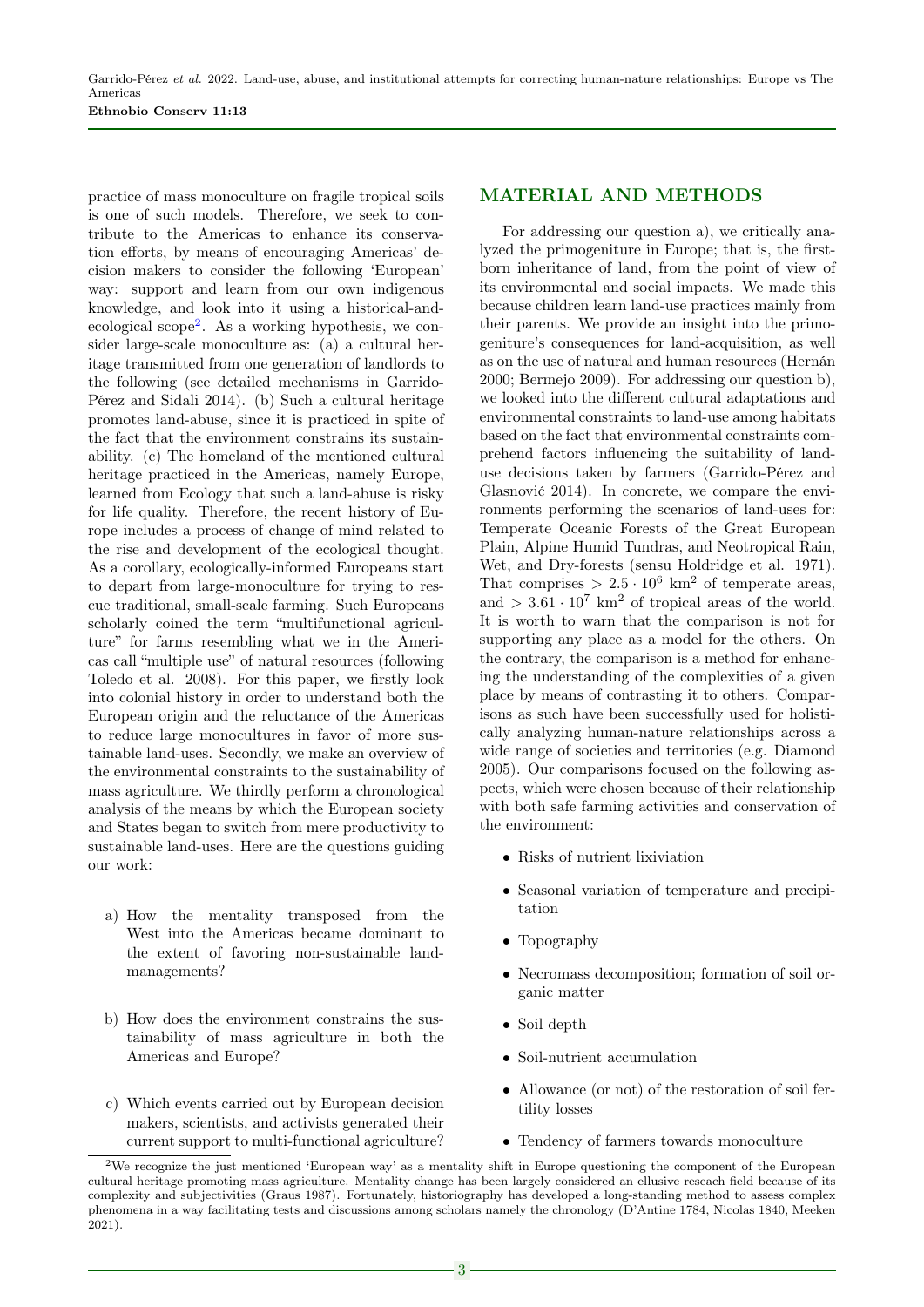- Working effort and viability of the use of machinery
- Risks of loosing soil (e.g. landslides)
- Farm size and spatial combination with forests
- Existence of rituals fixing ancient, good agricultural practices

We addressed our question c) by means of a chronological analysis. We defined a study period (see further), then chunked time into decades, and then looked into our reviewed literature searching for the major events of the historical development of the following three aspects. Firstly: decisions collectively taken by West-European countries regarding agriculture. Secondly: the development of Ecology, Conservation and environmentally-oriented thought. Finally (thirdly): social movements interested in en-vironmental issues<sup>[3](#page-3-0)</sup>. Our chronology covered the 80-year period from 1938 to 2018. We chose 1938 as lower time limit because it corresponds to the first benchmark of the empowerment of what Europeans currently call "multi-functional" farmers in the Western Hemisphere. We refer, in concrete, to the distribution of  $1.8 \cdot 10^7$  ha of lands by the Mexican government of Lázaro Cárdenas after > 25y of armed fights by peasants and indigenous (Romero-Ibarra 2010). The chosen period also includes the benchmark of years 2006-2007, corresponding to the empowerment of multi-functional farmers in Bolivia (presidency of Evo Morales) and Ecuador (presidency of Rafael Correa). We considered the governments of Cárdenas, Morales, and Correa as good enough for framing our chronological analysis because of the following. (1) Cárdenas was voted for President by the indigenous, low environmental impact farmers fighting during the Mexican Revolution. He boosted an agrarian reform favoring such farmers as well as their own, traditional land-management organizations the ejidos (Flores Rodríguez 2008). During Cárdenas' government, extensive monocultures owned by single individuals were expropriated in order to favor State-supported low-impact, and highly biodiverse agriculture (see Toledo et al. 2008 for an example of such agriculture), as well as by cooperatives of indigenous and peasants (Romero-Ibarra 2010). (2) Morales and Correa propelled new constitutions

in their countries for including the rights of Mother Earth, as well as the good living (sumak kausay) as a way for ensuring such rights (Estado Plurinacional de Bolivia 2009; República del Ecuador 2008). (3) President Morales himself is a multi-functional, Aymaraindigenous farmer, leader of the planters of a plant considered sacred by his nation. All these enables the mentioned governments to be used as good units for framing our chronological analysis of the ongoing European mentality change.

# Question a): How the mentality transposed from the West into the Americas became dominant to the extent of favoring non-sustainable landmanagements?

#### Rural colonialism, and the role of primogeniture for settling and maintaining land-abuse

From the  $16^{th}$  century onwards, Europe exports a land-use policy that we call rural colonialism. Colonialism has been defined as the domination of one people against another (Kohn and Kavita 2017). We expand this idea by saying that rural colonialism is a way of surrogating both peoples and ecosystems of the cultivated areas to the role of mere producers of food and commodities<sup>[4](#page-3-1)</sup>. Such products were sent for consumption by the metropolis, large cities, and local oligarchies. In the European chiefdoms, the main actors of rural colonialism were landlords known as lords, high clergy, and nobility as well. Only the oldest male child inherited all properties of his family (Bermejo 2009). By means of this, landlords effectively obliged their own relatives, kin, and vassals in general to produce food and commodities. Moreover, vassals even had to fight wars in favor of the landlord. The names of the highest positions in the chiefdom hierarchy were the kings, queens, and emperors. Meanwhile, the rest of the nobility had the right of lobbying at the court for influencing the decisions of the ruler. After winning wars, major rulers prized brave vassals in two forms: stakes of conquered lands, and nobility titles introducing such vassals into the court (Hernán 2000). These conflagrations expanded the geographic range of rural colonialism, yet were to be made cautiously because implied rationing, re-

<span id="page-3-0"></span> $3$ Worth to say, the formulation of our question c) was made assuming that the just mentioned decision makers, scientists, and social movements are key actors (sensu Garrido-Pérez and Glasnović 2014) of the european decisions towards institutional attempts to depart from land-abuse. We based the mentioned assumption on three reasons. (1) Decision makers are bureaucrats and rulers whose decisions are extremely influential compared to other, single individuals (Fredericksen 2002). (2) Scientists are scholars able to alter the thought of prospects of rulers by means of teaching at universities (see also Fredericksen 2002). (3) Activist seek to to alter decisions made by rulers throughout political action, and even try to get the power in order to replace rulers taking decisions considered as wrong (see for instance Hosbawm 1998).

<span id="page-3-1"></span><sup>4</sup>Not all authors supply the same definition of colonialism. For instance, Horvath (1972) defines colonialism as the domination of one people and its territory by others; such a definition is similar to our rural colonialism. For this paper, we keep using the term "rural colonialism" in order to put emphasis on the geographic context we are analyzing namely the agricultural zones.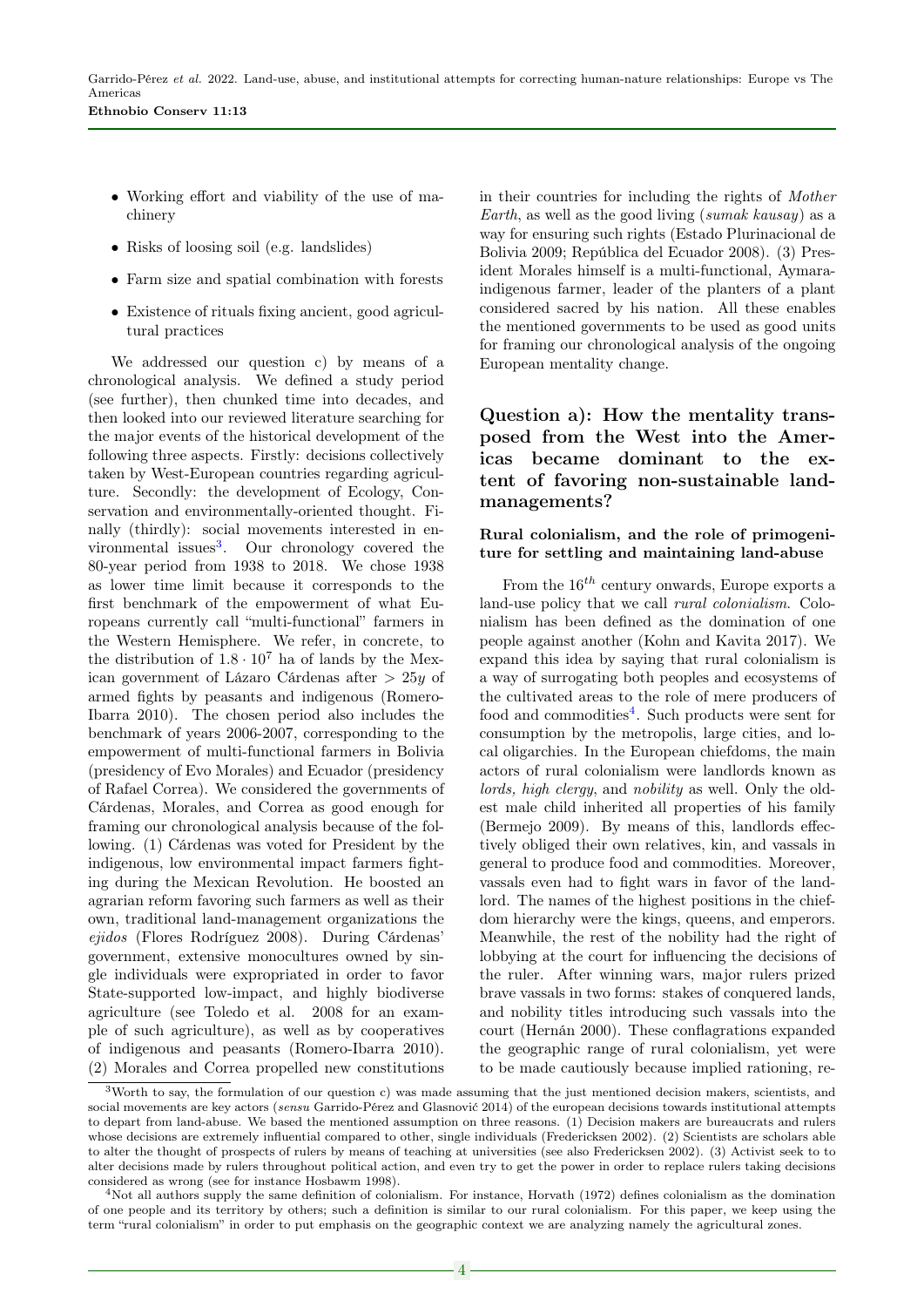duction of farms' manpower, and even famine (e.g. Baumgartner 2010). Nevertheless, the high nobility always found upstarts able to explore and conquest new lands to be exploited. Once in the Americas, such prospects of landlords remained linked to their countries of origin for selling commodities there. Therefore, the New World landlords increasingly replaced the indigenous, highly agro-biodiverse agriculture by the extraction of resources like gold and silver, and by the settlement of large-scale livestock and monoculture for feeding cities (Mena García 1984; de Magalhães Godinho 1953).

Let us consider sugar cane (Saccharum offic*inarum* L., Poaceae) as an illustrative example<sup>[5](#page-4-0)</sup>. Such a cash crop was introduced by the Europeans in the Americas, planting clones covering large plains (e.g. Robles Bermúdez 2018) otherwise inhabited by hundreds-to-thousands of other plant species (Anderson-Teixeira et al. 2015). That reduces the genetic, species, and landscape-components of the biodiversity of the zone as well as the capture of Carbon Dioxide (CO2) (see also Garrido-Pérez and Sidali 2016). Moreover, the production, harvest, and processing of sugar cane demand extensive fire and numerous personnel (e.g. Robles Bermúdez 2018). Indeed, indigenous peoples and Africans were imposed to work as slaves in a way that both the land and its occupants were properties of the landlord (e.g. Figueroa Ledón 2011; Castañeda Fuertes 1991). The later process generated and accumulated discontent to the extent of contributing to the rise of revolutions (e.g. Romero-Ibarra 2010; Castañeda Fuertes 1991). On the contrary, traditional, LNT-agriculture does not colonize Nature or people because it's made for self-consumption and selling the few surpluses (see further). If all these are true, then rural colonialism replaced land-use by land-abuse, reducing Nature to a kind of "slavery" by means of a non-sustainable appropriation of resources. The same was made to Africans transported to work, and to indigenous peoples by means of the "encomiendas": the direct distribution of the inhabitants of the conquered lands among the conquistadors (Araúz and Pizzurno 1997). The formidable profits after selling (e.g. Castañeda Fuertes 1991; CNA 2020) encouraged landlords and their children to continuate land-abuse, culturally fixing rural colonialism across generations. Thus, rural colonialism became a cultural heritage that remained, evolved, and was transmitted across generations of the landlords of the Americas and their followers (Garrido-Pérez and Sidali 2014), becoming the fundamentals of the current culture of land-abuse. Some

expressions of that cultural heritage are mass agriculture, abusive land-hoarding, racial violence, and discrimination.

# Environmental consequences, and biological implications of rural colonialism

Both rural and internal colonialism (sensu González Casanova 2006) have generated the following. (a) Wars for land usurpation also known as conquest (e.g. Hosbawm 1998). (b) Deforestation affecting biodiversity and carbon capture (Kaplan et al. 2009). (c) Air pollution; for instance, by throwing heavy metals to the environment (Brännvall et al. 1999; Austruy et al. 2019). (d) Eutrophication reducing water quality (Tilman 1999; Le Moal et al. 2019). As a result from all these (e): a reduction of peoples' life quality respect to the one supplied by less-polluted ecosystems with comparatively closer biogeochemical cycles (e.g. agroforests instead large monoculture). In fact, more than 200 studies confirm enhancements of humans' health and welfare when Homo sapiens (Primates: Hominidae) contacts natural and rural plants, animals, ecosystems, and landscapes (see review in Russell et al. 2013). Some examples include reduced risks of hearth attack (Donovan et al. 2013), allergies (Ownby et al. 2002; Hanski et al. 2012), and stress (Kaplan 2001). All these contributes to longevity (Takano et al. 2002). Informed on such advantages of good environmental quality, current West European mentality starts to depart from rural-colonialism and mass productivity towards better payments to multi-functional farming. But rural colonialism does not only damage the environment and public health but also its practitioners. Two practices made by colonialists are racism (detailed by Memi 1969) and its related consequence: inbreeding throughout generations in order to reinforce the holding of their properties (Vilas et al. 2019). That occurs despite the well documented biological depletion suffered by inbreeder families (see Charlesworth and Willis 2009; McQuillan et al. 2012; Vilas et al. 2019). In short, abusing natural resources, usurping the lands of locals, and even the inbreeding depression of colonialists not willing to mix with the colonized belong to the irrationalities of one single rural colonialism. Only the big profits obtained by exporting commodities (e.g. CNA 2020) prompts the renewal of a long-standing mentality that "justifies" own-speciesdestructive behaviors like anthropocentrism, racism and elitist inbreeding.

Stop figthing each other became the first Euro-

<span id="page-4-0"></span> $5$ Although some of the papers we citate also consider other cash crops like coffee (*Coffea* spp, Rubiaceae), and cotton (*Gossypium*) spp, Malvaceae).

<span id="page-4-1"></span><sup>6</sup>Western Europe's political behavior is not the same outside Europe. For instance, France uses to bomb and invade countries in Africa and Asia (e.g. Mali, Syria, sub-Saharan Africa) without any censorship from the EU. A detailed analysis of European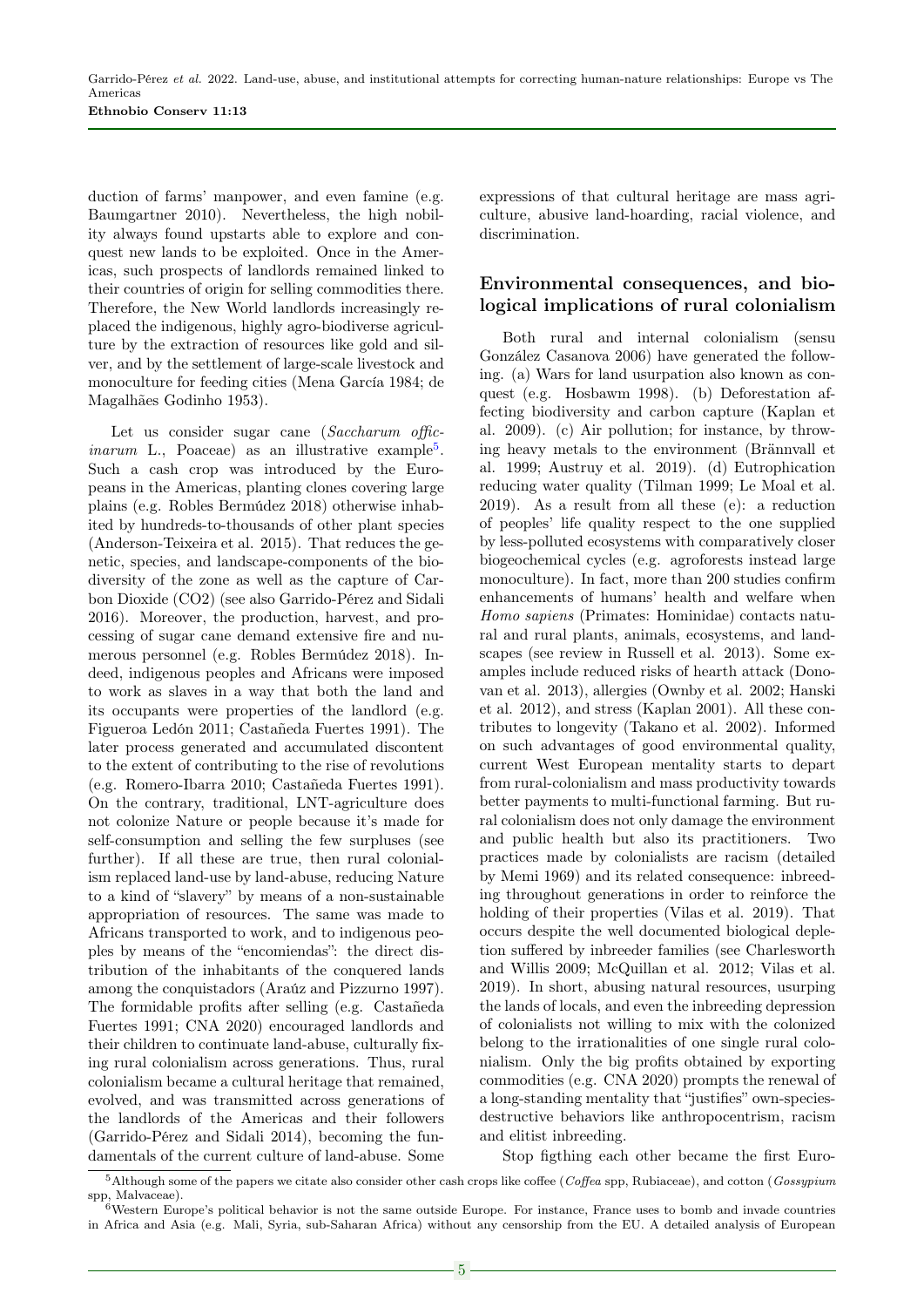pean step towards a reduction of rural colonialism. At least for the present, land-usurpation wars among Western European countries have ceased<sup>[6](#page-4-1)</sup>, being replaced by a joined, institutional effort called the European Union (EU). The EU is replacing rural colonialism by trans-border land-use initiatives like the network of protected areas Natura 2000 (Evans 2012). Recall that EU's financial support to large monoculture is switching into payments and incentives to traditional, multi-functional agriculture protecting the environment (Romstad et al. 2000; OECD 2001). Consequently, the indigenous peoples of the Alps, previously confined by landlords to remote, steep, hardto-work lands, are now getting appraisal (Comisión Europea 1997; Bianchi 2011).

# Question b: How does the environment constrain the sustainability of mass agriculture in both the Americas and Europe?

#### Why temperate soils resisted mass agriculture per longer than tropical soils

Mass monocultures require abundant lands, agrochemicals, energy, and machinery. Soils of the Great European Plain resist all these better than tropical soils. The Great European Plain (hereafter GEP) occupies  $> 4.0 \cdot 10^6$  km<sup>2</sup>, from the Urals on the East to the Pyrenees on the West. The higher altitudes of the GEP are only c.a. 200 m.a.s.l. Also, GEP precipitations reach about 1000 mm year<sup>-1</sup> which is very few compared to the humid Tropics (Holdridge et al. 1971). A great fraction of such precipitations consist of slowly-falling snowflakes instead of strong rainfall. Therefore, nutrients' lixiviation on GEP soils is slow compared to the steep Alps and torrential Tropics (Jenny 1941; Six et al. 2002). Furthermore, the GEP freezes every winter so necromass decomposition by soil microorganisms is intermittent and proceeds more gradually compared to the Tropics (Jenny 1941; Six et al. 2002). Spring melting gently adds water to GEP soils. Meanwhile, the temperature smoothly increases, activating soil microorganisms and invertebrates adding organic matter to the soils, particularly in the summer. Then, decomposition slows down again during the fall, and virtually stops in the winter. All these produces a higher yearly accumulation of nutrients in GEP soils compared to the allyear-round warm and humid tropics (Jenny 1941; Six et al. 2002). Consequently, deep soils of the GEP spent longer time resisting the severe manipulations related to mass agriculture.

Yet lixiviation and erosion occurs on GEP soils. Repeated harvests, heavy machinery, winds, and preimperialism goes beyond the goals of this paper.

cipitation resulted in nutrient losses beyond the capabilities of Lowland Europe soils. That imposed landusers to add high doses of fertilizer. Weat fields of the EU, for instance, receive almost  $4.0 \cdot 10^6$  ton of Phosphorus Pentoxide  $(P_2O_5)$  (Tóth et al. 2014). Losses of soil fertility became high enough for becoming a business: the EU industrially produces  $1.4 \cdot 10^7$  ton of Nitrogen in form of fertilizers (van Egmond et al. 2002). In spite of all these, GEP soils reach depths of c.a. one meter and this contributes to them to resist land abuse better than the shallower soils of the Tropics. In contrast, traditional farming of the tropics had to invent the practice of replacing forests by small cropslands per less than three years in order to avoid excessive losses of soil fertility (see further).

Shortly speaking, mass agriculture typifying rural colonialism reduces soil fertility to an extent that even West Europe decided to compensate damage by financing multifunctional agriculture. This implies payments for Alpine indigenous farmers whose landuse practices have successfully faced environmental constrains, as we proceed to describe.

### Alpine land-use

Alpine agriculture and livestock began at least 2500 years ago and occur on both valleys and slopes (Stolz 1985). Terrains of the valleys are flat, well drained, easy-to-work, and very fertile due to thousands of years accumulating nutrients coming from the mountains (see Jenny 1941; Six et al. 2002). Therefore, Alpine valleys and small slopes nearby did not escape from the Green Revolution. For instance (Hanni 2017), the apple (Malus domestica Borkh (Rosaceae)) monocultures of South Tyrol cover just 16500 ha from which only 5% are organically cultivated. Yet such apple production consists on only three cultuvars and reaches  $> 1.0 \cdot 10^6$  ton representing almost 10% of all apples produced by the European Union (Hanni 2017). In contrast, the few lands able to be used on slopes are located on steep terrain  $(> 30°$  respect to the horizon) used by the indigenous for producing cereals and pasture besides fruits and other items (Leiterfilm 2018). The steep terrain imposes huge working efforts, currently mitigated by modern machines (Mik 2013; Rheinwelter Brücke 2017). Sloped terrain also generates high risks of soil losses, and nutrient lixiviation (Berteni et al. 2021). Agriculture is indeed practiced only in low scales: no more than 18 cows per farm spending three quarters of the year inside barns. Mountain farms occupy small pieces of land generally some 10ha of clear-cut area including houses, totally or partially surrounded by thick forests, which also mitigate the yearly hit of storms (e.g. Leiterfilm 2018; Garrido-Pérez et al.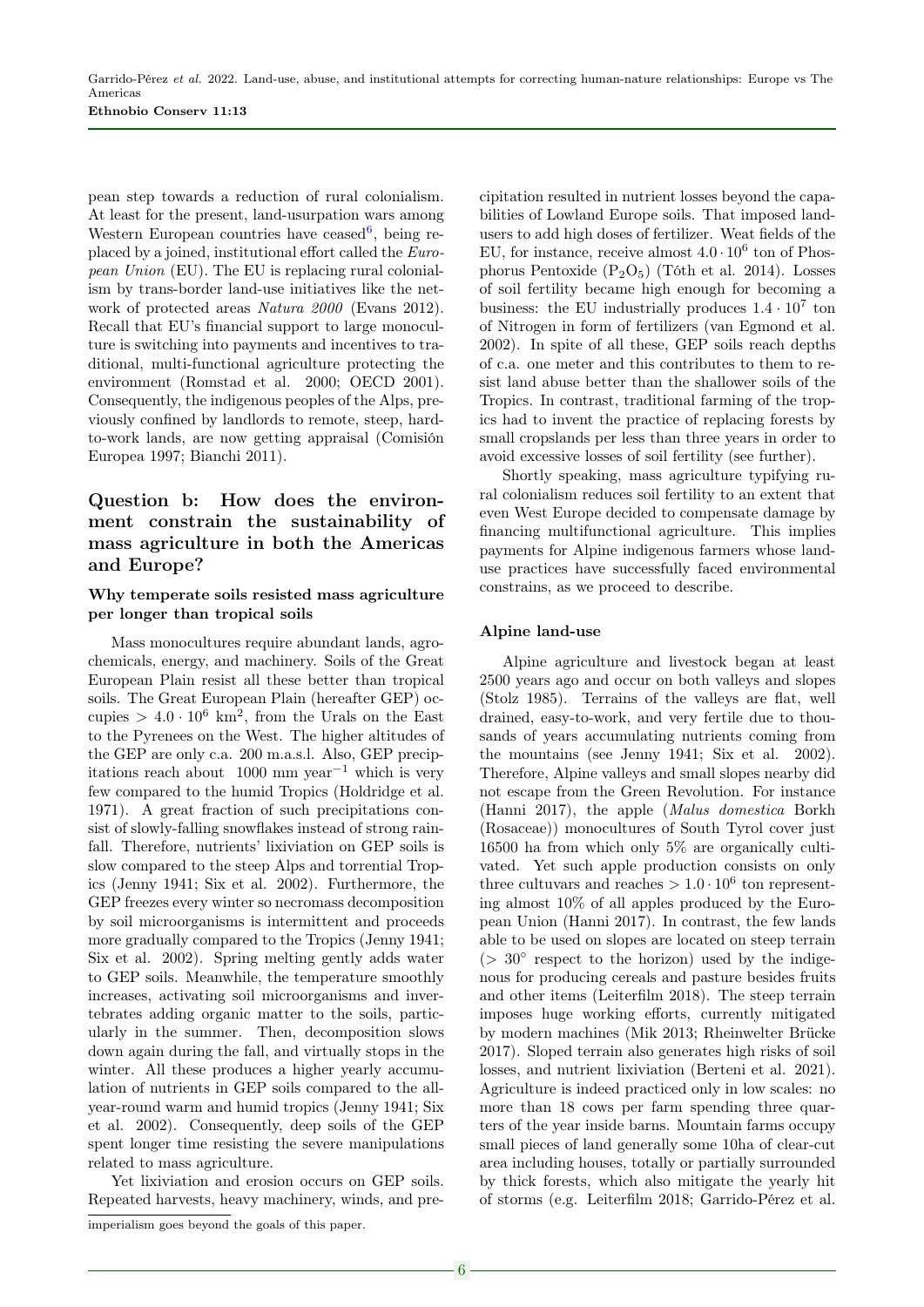2021). This land management is symmetric to the one applied by Neotropical indigenous peoples whose long-standing cultures emerged on fragile ecosystems too[7](#page-6-0) . In concrete (Gómez-Pompa 1987; Cerón 1990; Castillo 2001; Toledo et al. 2008; Garrido-Pérez and Sidali 2016), LNT-agriculture agriculture is usually made by clear-cutting small areas ( $\leq 0.5$  ha), then planting for only  $\leq$  3 years, then let forests to fallow. Such a fallowing also favors the closure of biogeochemical cycles restoring soil fertility and plants for fuel, housing, furniture, and medicines as well (Gómez-Pompa 1987; Guariguata and Ostertag 2001; Garrido-Pérez et al. 2018).

However, the low profits earned by means of subsistence-oriented land-use make people prone to replace traditional agriculture by monoculture (e.g. Lechón and Chicaiza 2019; Feintrenie et al. 2010). Therefore, reasons other than the profit need to be considered for understanding why "environmentallyfriendly" agricultural practices persist in spite of "money-temptations".

### Alpine and Neotropical rituals fixing good agricultural practices

Avoiding famine and natural disasters have been considered so important that both Alpine and Neotropical indigenous peoples developed widely practiced rituals for conserving good agricultural uses. The mentioned peoples perform exuberant, annual celebrations reaffirming the land-use traditions ensuring their lives, farms, and food security. People ostentatiously show the results of a year of successful agriculture, and give thanks to supreme forces for the survivorship achieved by means of hard work. Tyroleans pay for expensive bells, elaborate complicated crowns, and take aesthetically considerable images of saints to put all these to their cows at the end of the transhumance. Then move the cows down to farms, wear expensive leather-made clothes, pass in front of villagers, and celebrate the success of their cows to remain alive in spite of all the dangers faced during the year (Tirol Werbung GmbH 2012). Mexican Mayans celebrate the fertility of Land every December  $8^{th}$ , just after the end of the Hurricanes' season. They offer food to everyone passing in front of their houses, march in organized groups, make a religious service, and kill one of the few pigs produced by the family as part of their multiple-resource farming. After grilling the pig, Mayans wear luxuriusly -particularly the women, take the pig's head, put it into a beautifully decorated bucket so people do not

look at the animal's head, and go to the holy place for dancing wile showing the pig's head to the sky (Koyoc 2017). Thus, the dance offers the head of the pig to the supra-world for both giving thanks for a successful agricultural year and asking for a similar fate for the next year. These two examples ilustrate how far both Alpine and Neotropical traditional landusers depart from the anthropocentric world-view of rural colonialism (see also Memi  $1969)^8$  $1969)^8$ , while ancient, rural traditional practices tend to get extinct in relation to enhanced urbanism (e.g. Antorp 2004; Król et al. 2019).

# Question c: Which events carried out by European decision makers, scientists, and activists generated their current support to multi-functional agriculture?

We identify (Figure [1\)](#page-7-0) a period from WWII until c.a. 1969 where European decision makers promoted productivity on large monocultures. Afterwards, there was a period from c.a. 1987 onwards where the preferred approach looked onto the "rural" and "multifunctional" aspects of human-nature relationships (Figure [1\)](#page-7-0). In other words, during such a period decision makers were not only thinking on food production; they started to think on the "land". The later means to think on the "territory" including its culture and ecosystem services (Bianchi 2011). Inbetween (c.a. 1970-1987; Figure [1\)](#page-7-0) we identify a period where a set of scholars, namely the ecologists became very influential. During that period, even the United Nations started a still ongoing campaign proposing humans to change their relationships with nature. For explaining these results, we propose there has been an interplay among: (a) social needs and movements, (b) Ecology and Conservation Biology, and (c) politics and decision making.

#### A gradual departure from rural colonialism

Compared to 1938's Mexico, the European minds' departure away of rural colonialism is being a topdown, gradual, and non-violent process. Towards 1938, Mexico's President Lázaro Cárdenas (Silva Herzog 1995; Romero-Ibarra 2010): (1) expropriated rural colonialist's large farms, (2) recognized the importance of low-scale traditional agriculture, (3) distributed 18 million hectares among collectivelyorganized peasants, and (4) created a bank to finan-

<span id="page-6-0"></span><sup>7</sup>The same is valid for the indigenous farmers of the Palaeotropics (Aweto 2012). As a matter of fact, the symmetries between tropical and temperate traditional farmings have been recognized since decades (e.g. King 1987).

<span id="page-6-1"></span><sup>8</sup>Yet the higher profits obtained by means of mass production remain attractive for farmers (e.g. Feintrenie et al. 2010). That explains why the European Union literally decided to give money to traditional, Alpine farmers in order to them to feel compensated for the environmental services provided by their ancestral land-uses.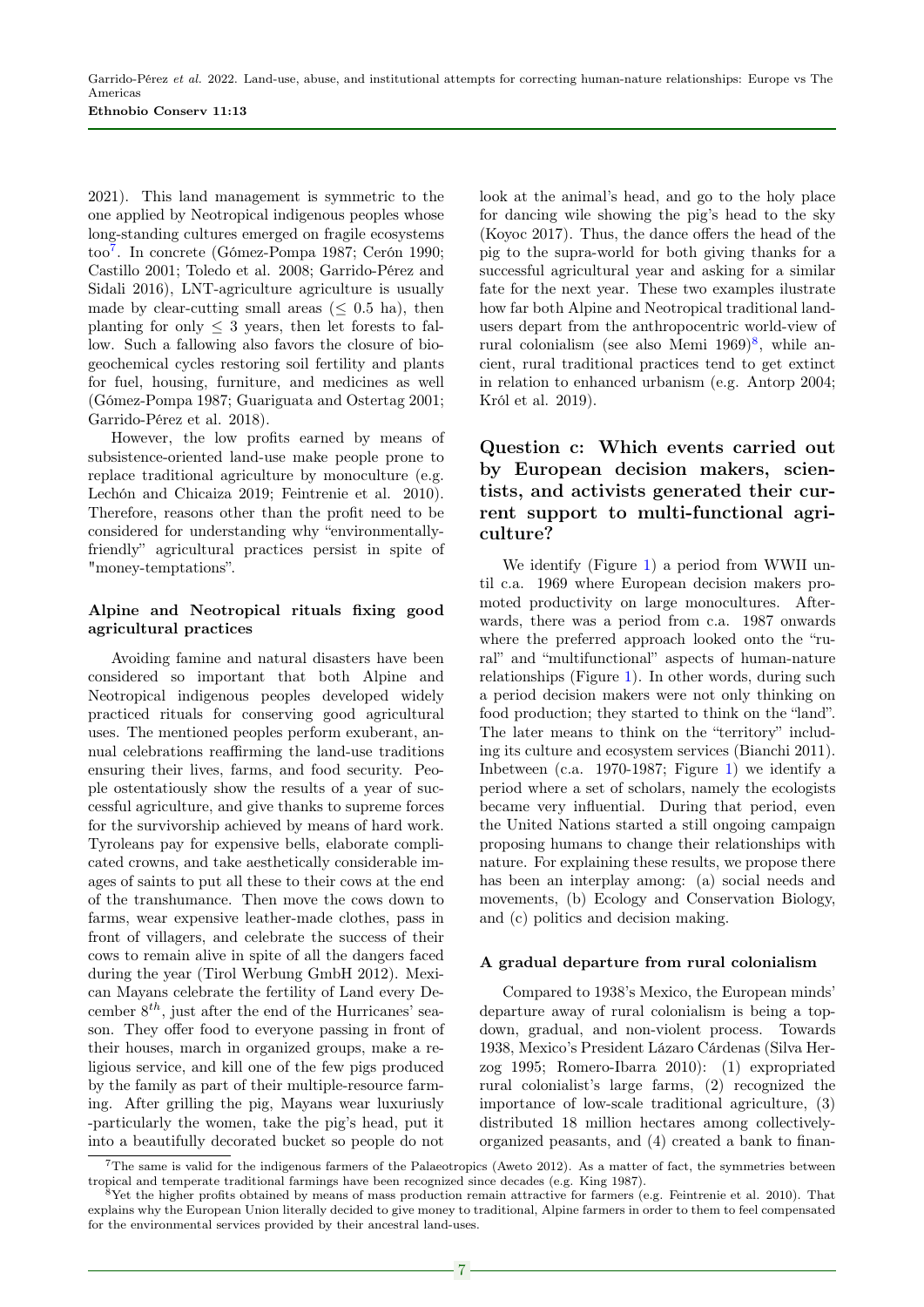<span id="page-7-0"></span>

Figure 1. Agriculture, Ecology, and their correlated histories in West Europe (1938-2018). The low-impact, highly biodiverse cultural heritage of multi-functional farmers started to get supported late in Europe compared to Mexico (early 2000s vs 1938). However, the mentality switch in Europe arrived during the same period than in Bolivia and Ecuador (early 2000s). In-between, Ecology rose-up as a university discipline and indigenous 'eco-friendly' life styles gained influence. Abbreviations: WW II= World-War two, EU= European Union, OECD= Organization for Economic Cooperation and Development.

cially support them. That occurred because such peasants kept figthing from c.a. 1911 until Cárdenas' arrival to power (Romero-Ibarra 2010). During that time, Ecology, Conservation Biology, and their warnings did not exist. Therefore, universities were neither producing "green" advisors to orientate any decision maker, nor generating information for social movements in order to claim for better human-nature relationships. In contrast, our chronology shows that European decision makers are promoting the values of "multi-functional agriculture" only from c.a. 2000 onwards. This means four decades after accumulating the following. (a) Information recurrently produced and divulged by Ecologists and Conservation Biologists, (b) technical advisors finishing university studies for orienting rulers, and (c) peaceful, yet persistent struggles made by ecologically informed, green parties (Figure [1\)](#page-7-0) [9](#page-7-1) . Before all these, European rulers had to face other problems like hunger and (post)war difficulties, as we proceed to discuss.

## Famine, loss of geopolitical influence, and the switch from rural colonialism to top-down environmentalism in Europe

Before the 1950s, Ecology was not developed into a university-taught discipline. Therefore, there was no group of scholars able to propose the inclusion of environmental issues on the political agenda (Figure [1\)](#page-7-0). Instead, famine was one of the main concerns of European decision makers. Hunger in Europe was an output of World Wars I and II: the european paroxysm of rural colonialism. During WWI (1914-1918), for instance, Austria-Hungarian villages far away of the front suffered famine because they were forced to send food to the battle fields (Santer and Überegger 2006; Baumgartner 2010), and Russian farmers joined workers for making a revolution. Survivors after WWI and their children as well engaged in the traumas of WWII which end came with two aftermaths: the loss of many European colonies in Asia and Africa, and -once again hunger inside Europe (Hosbawm 1998). That hunger was the first problem attended by the post-war financial support

<span id="page-7-1"></span><sup>9</sup>We believe the gradual, peaceful origin of the European departure from rural colonialism towards multifunctional agriculture has a deep historical explanation. In concrete, the violent attempt of the European peasants to abolish rural colonialism was crushed at the end of the Peasant's wars in Central Europe (1524-1525) (Press 1978).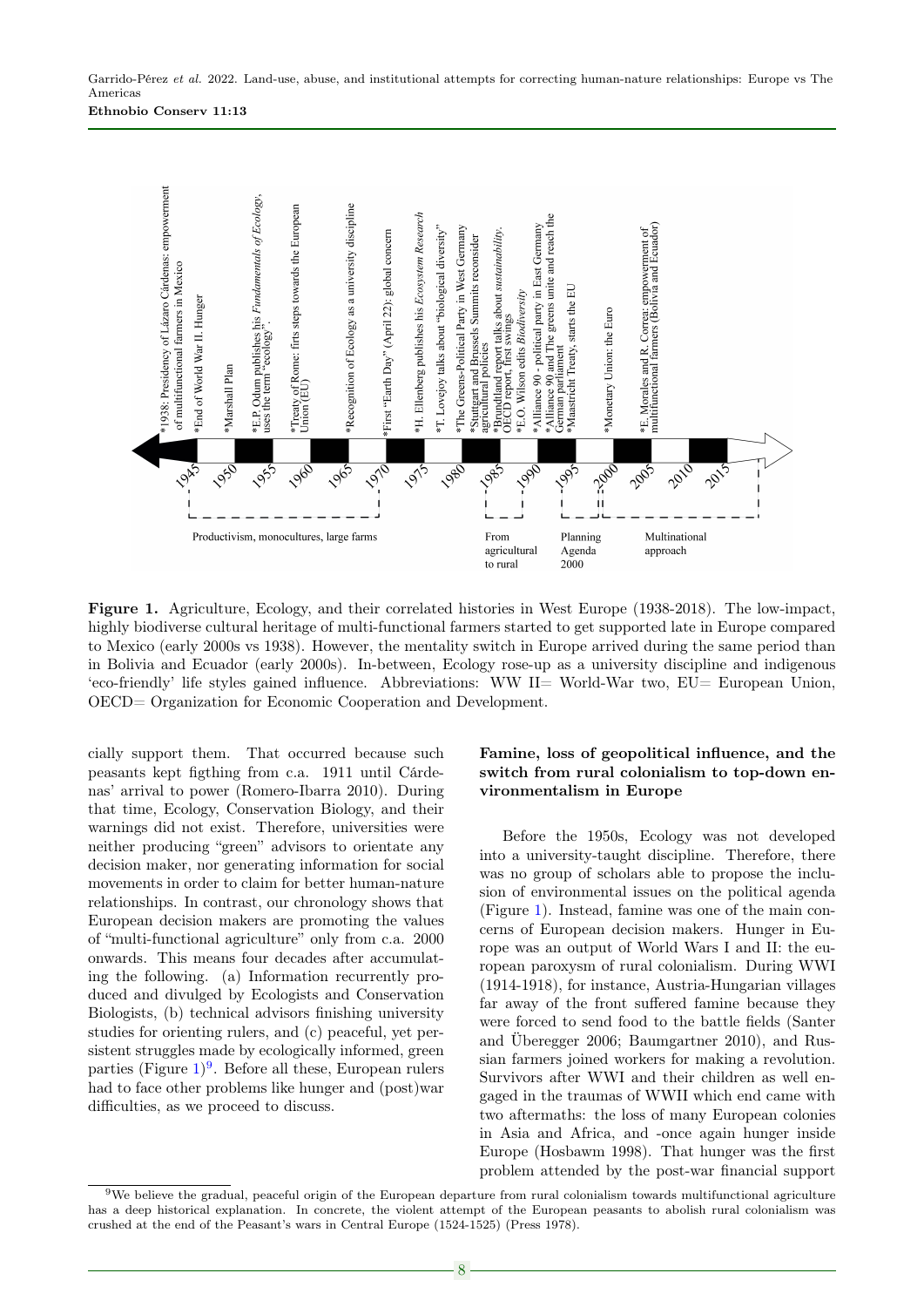program known as the Marshall Plan (1948-1951) (De Long and Eichengreen 1991; Figure [1\)](#page-7-0). Probably because the West lacked environmentalist ideas, Europe made what it considered viable on its Great Plain: sponsoring mass, extensive, monocultures according to a productivity mentality inherited from rural colonialism. Such a paradigm dominated the Western thought throughout the Green Revolution until c. a. 1970s (Figure [1\)](#page-7-0). During that period, technologies like (agro)chemistry and auto-mechanics (tractors) were developed enough for making the Green Revolution possible, while Ecology still ignored the magnitude of their effects. Yet new powers namely The Soviet Union and the United States became the major geopolitical actors of the world. Squeezed inbetween such superpowers, European countries centennially practicing rural colonialist warfare decided to stop fighting each other.

#### Ecology: its rise, and influence on European states and the 'civil society'

The Marshall Plan was just giving its first results in Europe when US biologist Eugene P. Odum published his Fundamentals of Ecology. As well as other systems, Odum's ecosystems have inputs, outputs, pools, flows, and cycles of matter and energy (Odum 1953; Bormann and Likens 1967). Forests biomass and soils became conceived as pools of nutrients, having slow outputs by means of processes like erosion. Therefore, the exposed, agricultural soils are comparatively more prone to loose nutrients and fertility (Frink 1969). Still impressed by its hunger and successful Green Revolution, Europe kept mass agriculture (e.g. van Egmond et al. 2002). From that period onwards, Europeans started to learn ecological concepts from books and lessons like the ones by Ellenberg (1973) and Begon et al. (2008). Examples of such concepts are primary production, which is the transformation of atmospheric  $CO<sub>2</sub>$  into *biomass* by means of photosynthesis; just what we now call carbon capture. Lessons from ecologists predisposed both decision makers and the public opinion to further understanding of terms like greenhouse effect and Climate Change mitigation.

Four years after Odums' book, West European countries converged into an Economic Community by means of the Treaty of Rome (1957; Figure [1\)](#page-7-0). At the morn of the 1960's, Ecology became firmly recognized and thought in universities starting to produce technicians and citizens with basic knowledge of ecosystem ecology. Towards 1970, some of these professionals worked for the UN and took a globally relevant decision: the memorial of the first, yearly repeated Day of Earth (April  $22^{th}$ ; Figure [1\)](#page-7-0). Since then, world's countries annually assess the situation of the environment from the local to the global levels. Shortly afterwards (1973), the German ecologist Heinz Ellenberg edited a book used in many universities to date: *Okosystemforschung* (Research on Ecosystems; Ellenberg 1973) contributing to enlarge the ranks of university-educated cohorts. Between 1980 and 1990 these people funded environmentalist, green parties like die Grünen (The Greens, 1980) and Bündnis 90 (Alliance 90, 1990; Figure [1\)](#page-7-0). These organizations promote a rescue of what they consider "rural", "natural", and "organic" as alternatives to land-abuse. Notice that Western's mentality change is based on recent discoveries by scholars, unlike the millenarian, de facto more sustainable land-uses developed by indigenous peoples.

## Conservation Biology and activism pursue to influence decision-making

Ecology continued its discoveries, development, and interactions with the society. On 1978 five ecologists organized a meeting with tens of others in La Jolla, California: the First International Conference on Conservation Biology (Soulé and Wilcox 1980; Meine et al. 2006). Since then, Conservation Biology (CB) emerged as a multidisciplinary field combining both natural and social science. Conservation Biology provides technical advise too. Major examples of the later are how to settle and manage areas for protecting wildlife (e.g. van Dorp and Opdam 1987; Pardini et al. 2005), as well as how to mitigate the effects of Climate Change (e.g. Trabucco et al. 2008). Conservation Biology harvested good results for informing the society: nowadays it is rare to find anybody not aware of environmentalists warnings. From the viewpoint of biologists, CB was an autonomous, self-generated initiative. Yet from the point of view of the society conservation biologists became an elite of scholars using one single discourse for telling heterogeneous people what to make for preserving nature. We believe the later reduced the chances of biologists for moving people to press decision makers. An evidence is that CB spent more than 40 years warning on the risks of rampant deforestation, soil nutrient losses, eutrophication, and Climate Change, but all these have globally increased instead of declining.

After achieving a fairly good understanding of ecosystems, ecologists moved forward towards a better understanding of the role of the variety of living beings. Thus, during the aforementioned conference of 1978 Thomas Lovejoy talked on 'biological diversity' and such a term started to circulate among scientists (Lovejoy 1980; Figure [1\)](#page-7-0). After another scientific meeting (1988), one single, iconic term 'biodiversity' became widely used for referring to the variety of ecosystems, species, and genes (Wilson 1988).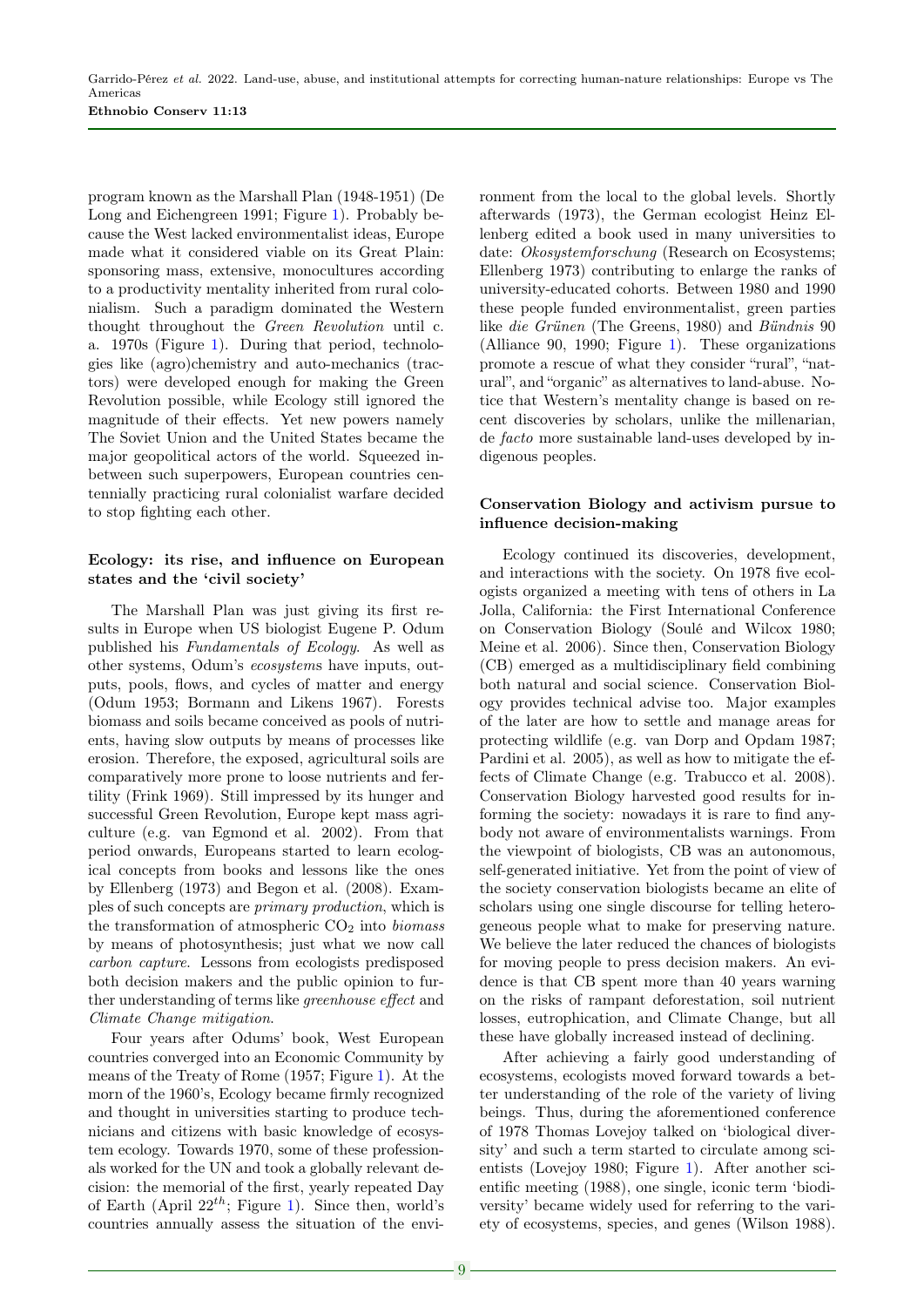Thus, the western thought started to focus not only on biogeochemical processes and system theory, but also on the role of species and varieties of species as well as on how do they react to land-uses. European environmentalism quickly assimilated all these into its programs for both excerpting political pressure (when in the opposition) and guiding decisions when sharing political rule (e.g. Swedish Green Party 2018; Die Grünen-Austria  $2020$ <sup>[10](#page-9-0)</sup>. As a result, on 1987 the United Nations published Our Common Future; a document better known as The Brundtland Report -honoring its senior author. The report recognized Climate Change and other consequences of land abuse while proposing an alternative to mass, rural colonialist productivity: sustainable development (Brundtland et al. 1987). Since then, 'sustainability' was recognized to comprehend three dimensions: environmental, economic, and socio-cultural. Consequently, private and governmental managers were corporatively encouraged to consider these dimensions at the local, regional, and national levels in order to favor the functioning and renewal of nature, the economy and the culture (Brundtland et al. 1987).

Only towards the end of the 20th century the western thought began to recognize humans as tightly bound together with nature. Yet considering Earth as a (kind of) mother, which is a biogeochemically correct idea, had to wait until 2009 (Cantú Martínez 2015; see also Choquehuanca 2010). Immediately after the Brundtland Report key European countries started to depart from the mass productivity paradigm in favor of a so-called 'rural' point of view (Figure [1\)](#page-7-0). Such a departure results from the pressure applied by green parties like the one of Germany which arrived to the federal parliament on 1983. The 'rural' concept considered both nature and the society as a unit. Inside that historical context, the two Germanies reunited (1990) so Alliance 90 and the Greens came together into a single political party (1993). This was only one year after the Treaty of Maastricht originating the European Union (Figure [1\)](#page-7-0). Off course, the rural point of view did not last for eradicating consumerism, mass production, and their concomitant pollution and losses of soil quality (e.g. van Egmond et al. 2002; Tóth et al. 2014; Le Moal et al. 2019). But the rural perspective became reflected in the so-called Agenda 2000 (Comisión Europea 1997; Figure [1\)](#page-7-0) when 'Bündnis 90-Die Grünen' was a key member of the German government. Agenda 2000 gave impulse to multi-functional agriculture.

After looking into this chronology, we stress on the following. (a) The creation of the European Union became an alternative to intra-European, rural colonialist warfare. (b) Current West Europe inherited mass productivity from the previous history of its countries. (c) European core states like Germany rapidly became pressed by well informed, ecologically educated activists to start a departure from mass monoculture towards a top-down, corporative environmentalism. The later includes financial support to the indigenous tradition of multi-functional agriculture, yet as a top-down decision made by rulers.

## **CONCLUSION**

Historically accumulated environmental damage have resulted in: current natural disasters, global disease, and life-quality reduction for humans; all these were warned per more than 50 years. There must be heavy reasons explaining why such voices of alarm did not manage to radically change economic policies. A proximate reason are the billionaire profits generated by land abuse; rural colonialism corresponds to an ultimate cause. Rural colonialism was introduced in the Americas some 500 years ago and considers soils, plants, animals, and people of conquered lands as mere objects, surrogated to produce for the profits of their "owners"; not as subjects with the right of healing. Rural colonialism is a tightly rooted cultural heritage: it was already an European tradition before getting into the Americas, then continued being transmitted across generations of commodity exporters. The productivity of the Green Revolution of the  $20^{th} - 21^{st}$  centuries enhanced profits contributing to fix the tradition among many entrepreneurs and decision makers. All these explains why land abuse has remained supported by a number of rulers of the Americas.

For starting to depart from rural colonialism, European ruling classes needed to be shaked by loosing geopolitical influence, deadly wars, widespread hunger, and fear to revolutions. The rise and development of Ecology and Conservation Biology started to provide alternatives to land-abuse, but it is not given for granted that sustainable land-use will become dominant. However, Europeans began to reinforce their scholarly-made conservation plans with enhanced financial protection to their indigenous peoples practicing a more sustainable, multiple use of natural resources. The Americas need to stop imitating the old European productivity, and deepen their learning from indigenous good practices instead. For pushing forward such a process, Conservation Biology should get closer, borrow ideas, and invite indigenous naturalists to share us their knowledge. Five decades are gone since the memorial of the first Day of Mother

<span id="page-9-0"></span> $10$ Similarly influential green parties are lacking in The Americas. Instead, some social and indigenous movements decided to participate in elections in order to get access to political power. Once there, they modified the constitution recognizing the rights of Mother Earth as part of a wider agenda (Bolivia with Evo Morales and Ecuador with Rafael Correa).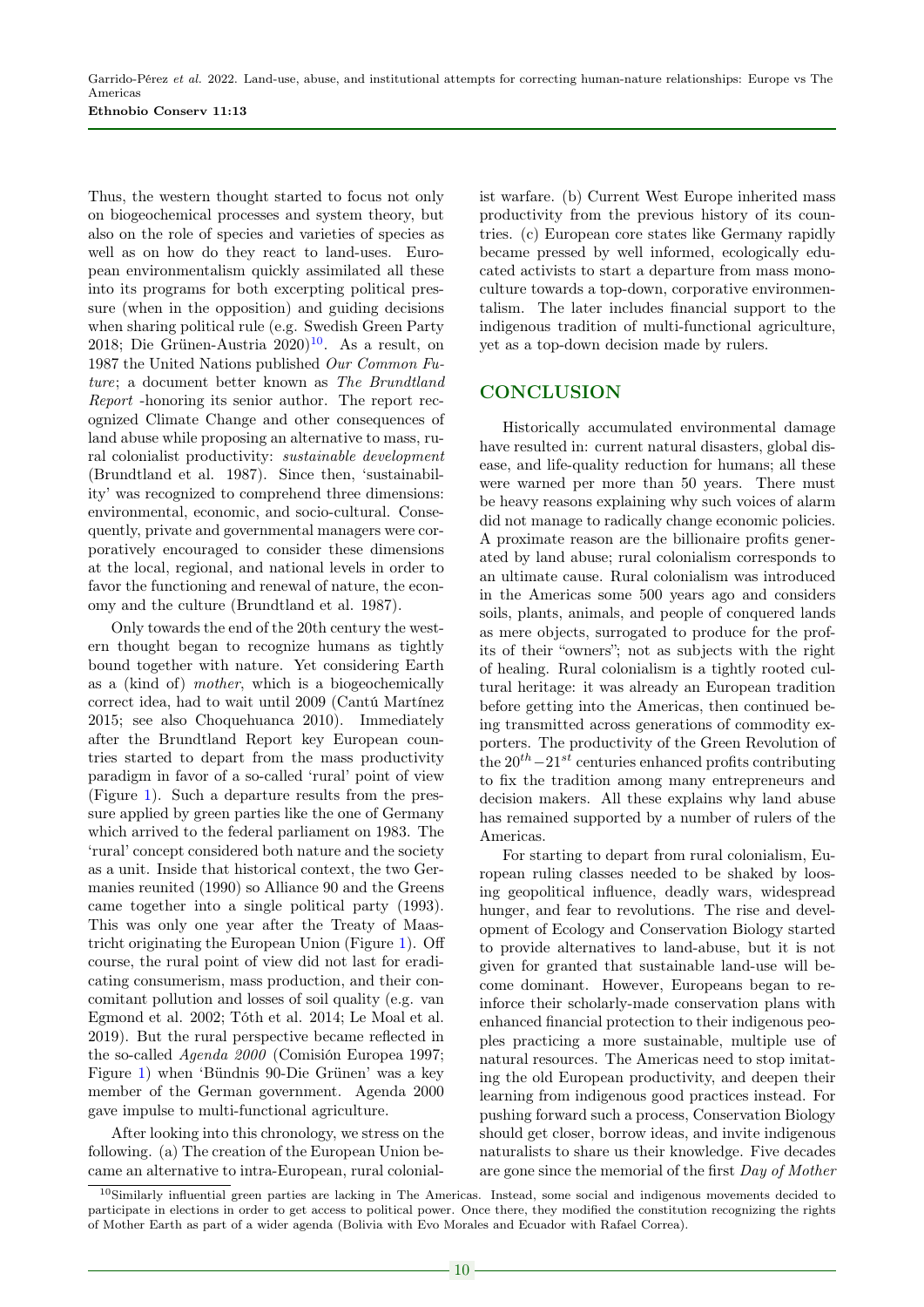Earth. Our Great Mom does not deserve other fifty years of futile ecological warnings for replacing landabuse by sustainable land-use.

## ACKNOWLEDGEMENT

Jamil Rojas and Tatiana Guaraca politely helped us with Figure [1.](#page-7-0) Two anonymous reviewers provided valuable suggestions to previous versions of this paper.

## DATA AVAILABILITY

The data used to support the findings of this study are available from the corresponding author upon reasonable request.

## CONFLICT OF INTEREST

The authors have no conflicts of interest to declare.

## CONTRIBUTION STATEMENT

Conceived of the presented idea: EIG-P, KLS, DT-R. Supplied information and wrote sections on the different countries: all authors.

Wrote the first draft of the manuscript: EIG-P, JGL-V, LMV-S.

Review and final write of the manuscript: EIG-P, LDA-A, KLS.

Supervision: DT-R.

## REFERENCES

Anderson-Teixeira KJ, Davies SJ, Bennett A. C, and other 105 autores (2015) CTFS-Forest GEO: a Worldwide Network Monitoring Forests in an Era of Global Change. Global Change Biology 21(2):528-549.

Antrop M (2004) Landscape change and the urbanization process in Europe. Landscape and urban planning 67(1-4):9-26.

Araúz CA, Pizzurno P (1997) El Panamá Hispano. 3 ed. La Prensa, Panamá, Panamá.

Austruy A, Yung L, Ambrosi JP, Girardclos O, Keller C, Angeletti B, Dron J, Chamaret P, Chalot M (2019) Evaluation of historical atmospheric pollution in an industrial area by dendrochemical approaches. Chemosphere 220:116-126.

Aweto AO (2012) Shifting cultivation and secondary succession in the tropics. Cabi, Oxfordshire, UK.

Bashir MF, Benghoul M, Numan U, Shakoor A, Komal B, Bashir M A, Bashir M, Tan D (2020) Environmental Pollution and COVID-19 Outbreak: Insights From Germany. Air Quality, Atmosphere & Health 13(11):1385-1394.

Baumgartner F (2010) Hungersnöte in Tirol und ihre Bedeutung in Tiroler Geschichtsdarstellungen. Historia scribere 2010 (2):245-275.

Begon M, Townsend CR, Harper L (2008) Ecology from Individuals to Ecosystems. 4 ed. Blackwell Publishing, Massachussetts, EEUU.

Bermejo Castrillo MA (2009) Entre ordenamientos y códigos. Legislación y doctrina sobre familia a partir de las leyes de Toro de 1505. Editorial Dykinson, Madrid, España.

Berteni F, Barontini S, Grossi G (2021) Evaluating soil erosion by water in a small alpine catchment in Northern Italy: comparison of empirical models. Acta Geochimica (2021):1-18.

Bianchi R (2011) From agricultural to rural: agritourism as a productive option. In Sidali KS, Schulze B, Spiller A (eds) Food, agri-culture and tourism. Springer, Berlin, pp. 56-71.

Bormann FH, Likens GE (1967) Nutrient Cycling. Science 155(3761):424-429.

Brännvall ML, Bindler R, Renberg I, Emteryd O, Bartnicki J, Billström K (1999) The Medieval metal industry was the cradle of modern largescale atmospheric lead pollution in northern Europe. Environmental Science & Technology 33(24):4391-4395.

Brook BW, Sohodi NS, Ng PKL (2003) Catastrophic extinctions follow deforestation in Singapore. Nature 424:420-426.

Brundtland GH, Khalid M, Agnelli S, Al-Athel S and other 18 authors (1987) Our common future. Naciones Unidas, Nueva York, EEUU.

Cantú Martínez PC (2015) Día Mundial de la Madre Tierra, una reflexión. Revista de divulgación científica y tecnológica de la Universidad Autónoma de Nuevo León 73:34-39. Castañeda

Fuertes D (1991) La Revolución haitiana. Tzintzun Revista de estudios históricos 13:131-154.

Castillo G (2001) La agricultura de "nainu" entre los kunas de Panamá: una alternativa para el manejo de bosques naturales. Etnoecológica 8:84-99.

Cerón JC (1990) Manejo florístico Shuar-Achuar (Jíbaro) del ecosistema amazónico en el Ecuador. Ecuador: Ciencia y Tecnología número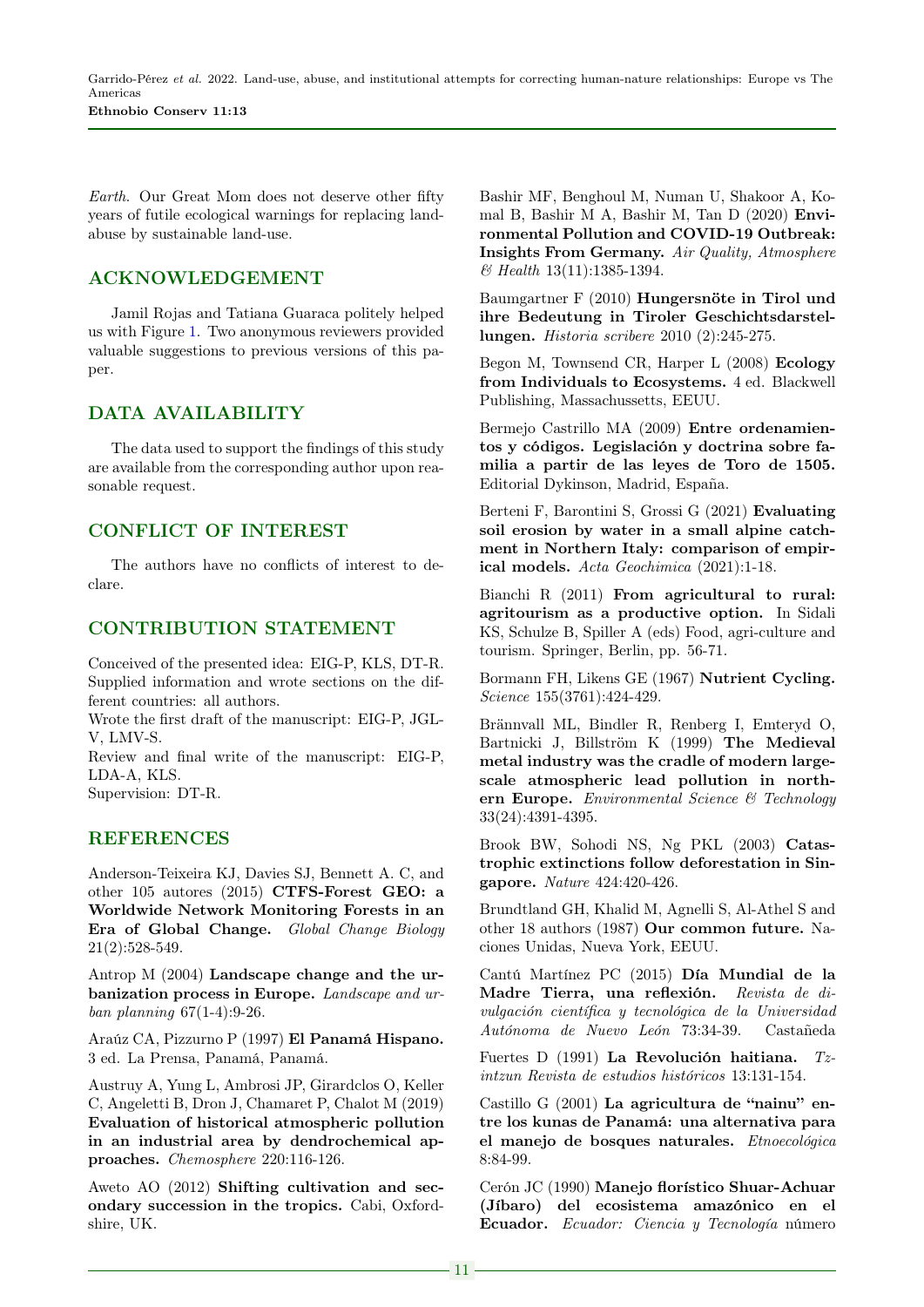especial:68-76.

Charlesworth D, Willis JH (2009) The genetics of Inbreeding Depression. Nature reviews genetics 10(11):783-796.

Choquehuanca Céspedes D (2010) Hacia la reconstrucción del Vivir Bien. Sumak Kawsay: recuperar el sentido de vida. ALAI 452:8-13.

CNA – Confederaçao da Agricultura e Pecuária do Brasil (2020) Balança Comercial do Agronegócio -Junho/2020. [[https://www.cnabrasil.org.br/](https://www.cnabrasil.org.br/boletins/balanca-comercial-junho-2020) [boletins/balanca-comercial-junho-2020](https://www.cnabrasil.org.br/boletins/balanca-comercial-junho-2020)]. Accessed 10 December 2020.

Comisión Europea (1997) Agenda 2000 por una Europa más fuere y amplia. [[https:](https://eur-lex.europa.eu/legal-content/ES/TXT/?uri=LEGISSUM%3Al60001) [//eur-lex.europa.eu/legal-content/ES/TXT/](https://eur-lex.europa.eu/legal-content/ES/TXT/?uri=LEGISSUM%3Al60001) [?uri=LEGISSUM%3Al60001](https://eur-lex.europa.eu/legal-content/ES/TXT/?uri=LEGISSUM%3Al60001)] Accessed 10 December 2020.

D'Antine MF (1784) L'art de vérifier les dates des faits historiques, des chartes, des chroniques et autres anciens monumens – premie partie. Desprez & Cavelier, Paris, France.

De Long JB, Eichengreen B (1991) The Marshall Plan: History's most successful structural adjustment program (Working Paper No. w3899), National Bureau of Economic Research, Massachussetts, USA.

de Magalhães Godinho V (1953) Portugal, as frotas do açúcar e as frotas do ouro (1670—1770) Revista de História 7(15):69-88.

Diamond J (2005) Collapse: how societies choose to succeed or fail. Viking Penguin, New York, EEUU.

Die Grünen-Austria (2020) Parteiprogramm. ens (Primates: Hominidae): ¿una especie in-<br>[<https://gruene.at/partei/programm/parteiprogramm>]pagens a són nega? In nata nana patencian Accessed 10 December 2020.

Donovan, GH, Butry DT, Michae YL, Prestemon JP, Liebhold AM, Gatziolis D, Mao MY (2013) The Relationship Between Trees and Human Health: Evidence From The Spread of The Emerald Ash Borer. American Journal of Preventive Medicine 44 (2):139-145.

Ellenberg H (1973) Ökosystemforschung. Springer, Berlin, Germany.

Estado Plurinacional de Bolivia (2009) Constitución Política del Estado Plurinacional de Bolivia. Gaceta Oficial del Estado Plurinacional de Bolivia, 7.

Evans D (2012) Building the European union's Natura 2000 network. Nature Conservation 1:11- 26.

Feintrenie L, Schwarze S, Levang P (2010) Are local people conservationists? Analysis of transition dynamics from agroforests to monoculture plantations in Indonesia. Ecology and Society 15(4):37.

Figueroa Ledón J (2011) El Azúcar, los esclavos y otros demonios. Una mirada al desarrollo de la industria azucarera cubana durante el siglo XVIII. Contribuciones a las Ciencias Sociales:(2011-05). [[https://www.eumed.net/](https://www.eumed.net/rev/cccss/12/jfl.htm) [rev/cccss/12/jfl.htm](https://www.eumed.net/rev/cccss/12/jfl.htm)] Accessed 21 October 2021.

Flores Rodríguez, CE (2008) Suelo ejidal en México: un acercamiento al origen y destino del suelo ejidal en México. Cuadernos de Investigación Urbanística 57:1-86.

Frederickson, HG (2002) Confucius and the moral basis of bureaucracy. Administration  $\mathcal C$  Society 33(6):610-628.

Frink CR (1969) Water Pollution Potential Estimated from Farm Nutrient Budgets. Agronomy Journal 61(4):550-553.

Garrido-Pérez EI, Glasnović P (2014) The search of human-driven patterns of global plant diversity: why and how. Brenesia 81:96-107.

Garrido-Pérez EI, Sidali KL (2014) Salsa, sauce, and other ingredients: nature, evolution, and conservation of cultural heritage. Economia Agro-Alimentare 16(3):81-104.

Garrido-Pérez EI, Sidali KL (2016) Los niveles de organización ecológica: Una guía para administrar los recursos naturales y culturales. Investigación y Pensamiento Crítico 4(2):92-111.

Garrido-Pérez, EI, Tella-Ruiz, D (2016) Homo sapivasora o aún peor? Un reto para potenciar la Ecología y la Biología de la conservación. Puente Biológico 8(1):43-55.

Garrido-Pérez EI, Sidali KL, Rojas-Salvatierra J, Tella-Ruíz D, Cajas Á, Peña MS (2018) Lecciones ecológicas de la historia amazónica: impacto diferencial del uso del suelo en las estructuras y biomasas aéreas de bosques secundarios en Napo, Ecuador. Bosque (Valdivia) 39(1):37-48. Garrido-Pérez EI, Lincango-Vega J, Tella-Ruiz D,

Arias-Pizarro MI, Bonilla K, Cabrera J, Roman HJ (2021) Mass mortality as a Way of Structuring Amazonian and Alpine Tree Populations: Evidence After Storm Vaia. Ekológia (Bratislava)  $40(1):37-7.$ 

Gómez-Pompa A (1987) On Maya Silviculture. Mexican Studies/Estudios Mexicanos, 3(1):1-17.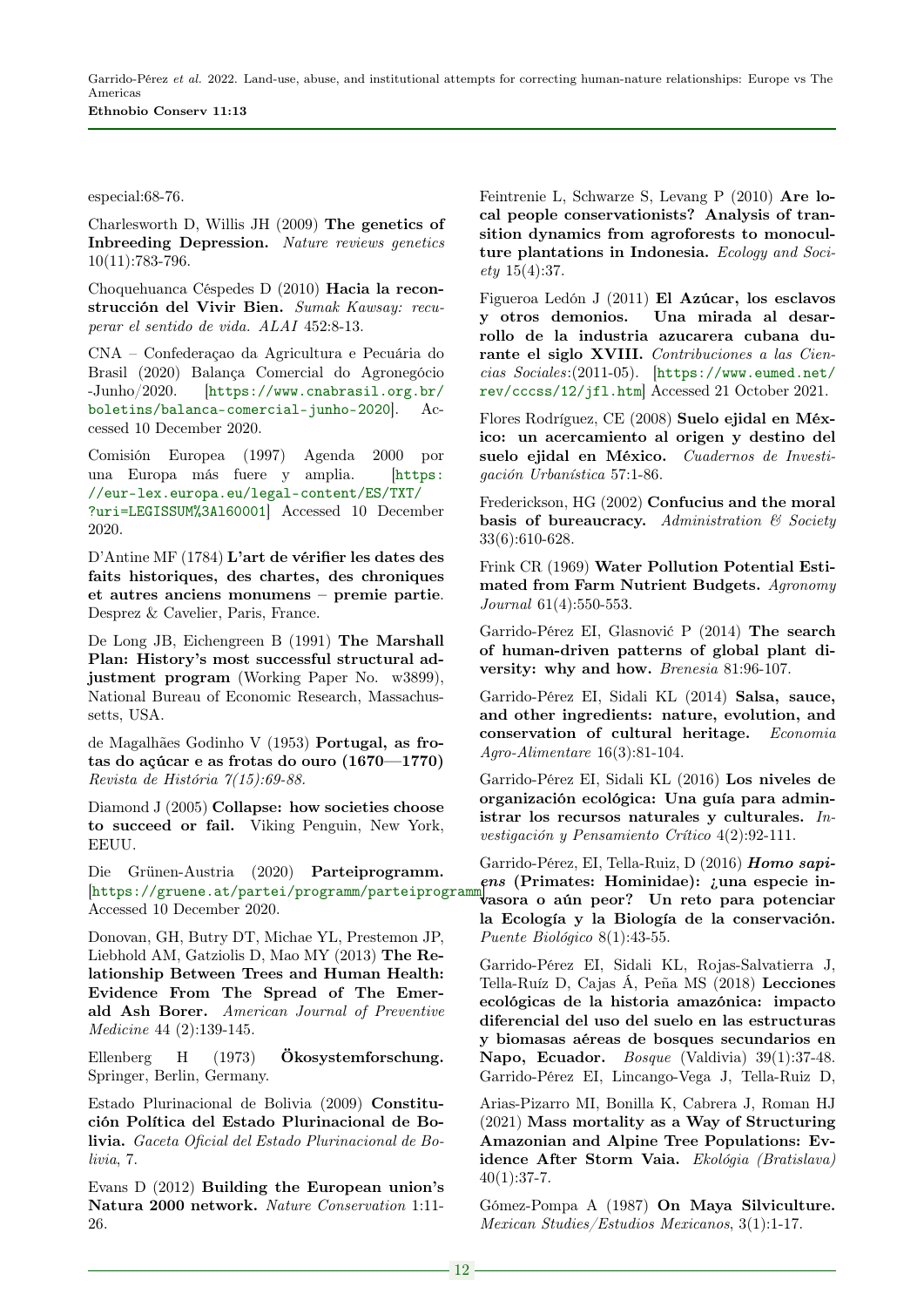González Casanova P (2006) Sociología de la explotación. Consejo Latinoamericano de Ciencias Sociales (CLACSO), Buenos Aires, Argentina.

Guariguata MR, Ostertag R (2001) Neotropical secondary forest succession: changes in structural and functional characteristics. Forest Ecology and Management, 148(1-3):185-206.

Hanni T (2017) Obststatistik: Weniger Äpfel, etwas höhere Preise. [[https://www.](https://www.raiffeisen-nachrichten.it/de/) [raiffeisen-nachrichten.it/de/](https://www.raiffeisen-nachrichten.it/de/)]. Accessed 10 December 2020.

Hanski I, von Hertzen L, Fyhrquist N, Koskinen K, Torppa K, Laatikainen T, Karisola P, Auvinen P, Paulin L, Mäkelä MJ, Vartiainen E, Kosunen TU, Alenius H, Haahtela T (2012) Environmental Biodiversity, Human Microbiota, and Allergy are Interrelated. Proceedings of the National Academy of Sciences 109(21):334-8339.

Hernán DG (2000) La función militar de la nobleza en los orígenes de la España Moderna. Gladius, 20:285-300.

Holdridge LR, Grenke W, Hatheway WH, Liang T, Tosi JA (1971) Forest environments in tropical life zones: a pilot study, Pergamon Press, Oxford, UK.

Horvath RH (1972) A definition of Colonialism. Current Anthropology 13(1):5-57.

Hosbawm EJ (1998) Historia del siglo XX, Grijalbo Mondadori, Buenos Aires, Argentina.

Jenny H (1941) Factors of soil formation: a system of quantitative pedology. McGraw-Hill Company, New York, USA.

Kaplan R (2001) The nature of the view from home: Psychological benefits. Environment and behavior 33(4):507-542.

Kaplan JO, Krumhardt KM, Zimmermann N (2009) The prehistoric and preindustrial deforestation of Europe. Quaternary Science Reviews 28(27- 28):3016-3034.

King KFS (1987) The history of Agroforestry. In: Steppler HA, Nair PKR (eds) Agroforestry: a decade of development . World Agroforestry -ICRAF, Nairobi, pp. 3-13.

Kohn M, Kavita R (2017) Colonialism (In: The Stanford Encyclopedia of Philosophy -Fall 2017). Stanford University. [[https://plato.stanford.](https://plato.stanford.edu/archives/fall2017/entries/colonialism) [edu/archives/fall2017/entries/colonialism](https://plato.stanford.edu/archives/fall2017/entries/colonialism)] Accessed 21 October 2021.

Koyoc M (2017) Feria Kantunilkin 2017 Baile de cabeza de cochino. [[https://www.youtube.com/](https://www.youtube.com/watch?v=29jRsxSUsKY)

[watch?v=29jRsxSUsKY](https://www.youtube.com/watch?v=29jRsxSUsKY)] Accessed 10 december 2020.

Król K, Kao R, Hernik J (2019) The scarecrow as an indicator of changes in the cultural heritage of rural Poland. Sustainability 11(23):6857.

Lechón W, Chicaiza J (2019) De la agricultura familiar campesina a las microempresas de monocultivo. Reestructura socio territorial en la sierra norte del Ecuador. Eutopía 15:193-210.

Leiterfilm (2018) Tiroler Bauern - Tierwohl in der Berglandwirtschaft. [[https://www.youtube.com/](https://www.youtube.com/watch?v=cwaz7DLP6NA) [watch?v=cwaz7DLP6NA](https://www.youtube.com/watch?v=cwaz7DLP6NA)] Consulta 10 de diciembre de 2020.

Le Moal M, Gascuel-Odoux C, Ménesguen A, Souchon Y, Étrillard C, Levain A, Moatar F, Pannard A, Philippe S, Lefebvre A, Pinay G (2019) Eutrophication: a new wine in an old bottle? Science of the Total Environment 651:1-11.

Lovejoy TE (1980) Foreword. In M.E. Soulé ME, Wilcox BA (eds.) Conservation biology an evolutionary ecological perspective. Sinauer, Massachussetts, EEUU.

McQuillan R, Eklund N, Pirastu N, and other 89 authors (2012) Evidence of inbreeding depression on human height. PLoS Genetics 8(7):e1002655.

Meeken LA (2021) Visual Historiography: Drawing Time as a Method to Cultivate Varied Temporalities and Heterodox Avenues of Historical Inquiry. Studies in Art Education 62(1):88- 95.

Meine C, Soulé M, Noss RF (2006) "A missiondriven discipline": the growth of conservation biology. Conservation Biology 20(3):631-651.

Memi A (1969) Retrato del colonizado. Ediciones de la flor, Buenos Aires, Argentina.

Mena García, MC (1984) La sociedad de Panamá en el siglo XVI. Excma. diputación provincial de Sevilla, Seville, Spain.

Meteoblue (2022) Wetterarchive für Berlin, Panama-Stadt, und Bruneck. [[https://](https://www.meteoblue.com/de/wetter/historyclimate/weatherarchive/berlin_deutschland_2950159?fcstlength=1y&year=2021&month=4) [www.meteoblue.com/de/wetter/historyclimate/](https://www.meteoblue.com/de/wetter/historyclimate/weatherarchive/berlin_deutschland_2950159?fcstlength=1y&year=2021&month=4) [weatherarchive/berlin\\_deutschland\\_2950159?](https://www.meteoblue.com/de/wetter/historyclimate/weatherarchive/berlin_deutschland_2950159?fcstlength=1y&year=2021&month=4) [fcstlength=1y&year=2021&month=4](https://www.meteoblue.com/de/wetter/historyclimate/weatherarchive/berlin_deutschland_2950159?fcstlength=1y&year=2021&month=4)]; [[https://](https://www.meteoblue.com/de/wetter/historyclimate/weatherarchive/panama-stadt_panama_3703443?fcstlength=1y&year=2021&month=4) [www.meteoblue.com/de/wetter/historyclimate/](https://www.meteoblue.com/de/wetter/historyclimate/weatherarchive/panama-stadt_panama_3703443?fcstlength=1y&year=2021&month=4) [weatherarchive/panama-stadt\\_panama\\_3703443?](https://www.meteoblue.com/de/wetter/historyclimate/weatherarchive/panama-stadt_panama_3703443?fcstlength=1y&year=2021&month=4) [fcstlength=1y&year=2021&month=4](https://www.meteoblue.com/de/wetter/historyclimate/weatherarchive/panama-stadt_panama_3703443?fcstlength=1y&year=2021&month=4)]; [[https://](https://www.meteoblue.com/de/wetter/historyclimate/weatherarchive/bruneck_italien_3181480?fcstlength=1y&year=2021&month=4) [www.meteoblue.com/de/wetter/historyclimate/](https://www.meteoblue.com/de/wetter/historyclimate/weatherarchive/bruneck_italien_3181480?fcstlength=1y&year=2021&month=4) [weatherarchive/bruneck\\_italien\\_3181480?](https://www.meteoblue.com/de/wetter/historyclimate/weatherarchive/bruneck_italien_3181480?fcstlength=1y&year=2021&month=4) [fcstlength=1y&year=2021&month=4](https://www.meteoblue.com/de/wetter/historyclimate/weatherarchive/bruneck_italien_3181480?fcstlength=1y&year=2021&month=4)] Accessed 28 March 2022.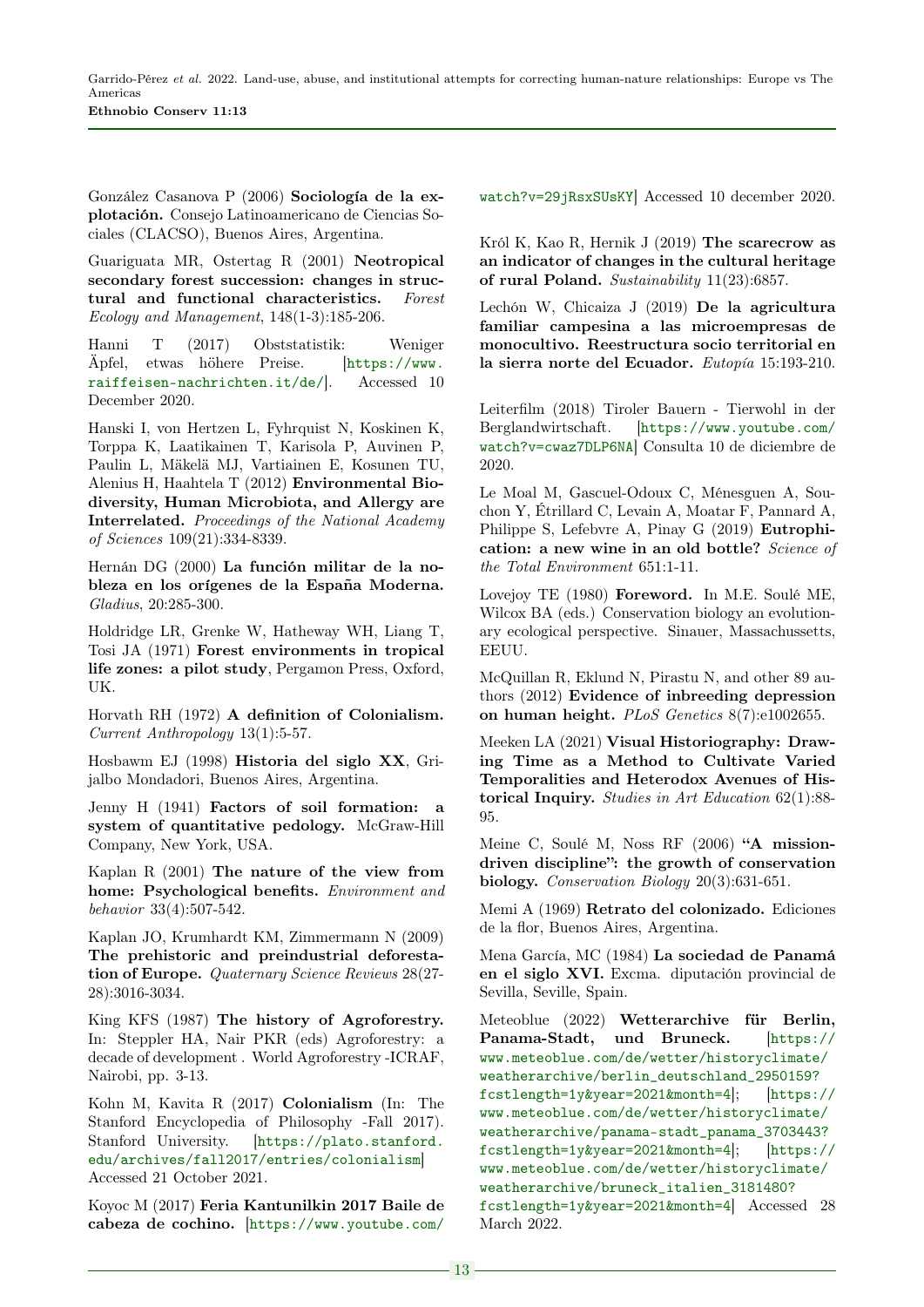Mik G (2013) Alte Filme - Bergbauern in Tirol (Österreich). [[https://www.youtube.com/watch?](https://www.youtube.com/watch?v=ihIfRpW00kw) [v=ihIfRpW00kw](https://www.youtube.com/watch?v=ihIfRpW00kw)] Accessed 12 December 2020.

Nicolas NH (1840) The Chronology of History: Containiing Tables, Calculations & Statements... for Ascertaining the Dates of Historical Events, and of Public and Private Documents, from the Earliest Periods to the Present Time. Longman, Brown, Green and Longmans, London, England.

OECD -Organization for Economic Cooperation and Development (2001) Multifunctionality: Towards an Analytical Framework. OECD Publishing, París, France.

Odum EP (1953) Fundamentals of Ecology. WB Sanders, Philadelphia, USA.

Ownby DR, Johnson CC, Peterson EL (2002) Exposure to dogs and cats in the first year of life and risk of allergic sensitization at 6 to 7 years of age. Jama 288(8):963-972.

Pardini R, de Souza SM, Braga-Neto R, Metzger JP (2005) The role of forest structure, fragment size and corridors in maintaining small mammal abundance and diversity in an Atlantic forest landscape. Biological Conservation 124(2):253-266.

Plowright RK , Peggy E, Hudson PJ, Smith IL, Westcott D, Bryden WL, Middleton D, Reid PA, McFarlane RA, Martin G, Tabor GM, Skerratt LF, Anderson DL, Crameri G, Quammen D, Jordan D, Freeman P, Wang L-F, Epstein JH , Marsh GA, Kung NY, Mc-Callum H (2015) Ecological dynamics of emerging bat virus spillover. Proceedings of the Royal Society B: Biological Sciences 282(1798):20142124.

Press V (1978) Der deutsche Bauernkrieg als Systemkrise. Giessener Universitätsblätter 2:106- 127.

República del Ecuador (2008) Constitución de la República del Ecuador. [[https://biblioteca.](https://biblioteca.defensoria.gob.ec/handle/37000/823) [defensoria.gob.ec/handle/37000/823](https://biblioteca.defensoria.gob.ec/handle/37000/823)] Accessed 12 December 2020.

Rheinwelter Brücke, zBW (2017) Mähen bis zum Himmel. [[https://www.youtube.com/watch?v=](https://www.youtube.com/watch?v=nIO73xRY0JE) [nIO73xRY0JE](https://www.youtube.com/watch?v=nIO73xRY0JE)] Accessed 12 December 2020.

Robles Bermúdez, A (2018) Proceso de producción de caña de azúcar. [[https://www.youtube.](https://www.youtube.com/watch?v=tg6aOPwlmAw) [com/watch?v=tg6aOPwlmAw](https://www.youtube.com/watch?v=tg6aOPwlmAw)] accessed 10 December 2020.

Romero-Ibarra ME (2010) La reforma agraria de Cárdenas y la agroindustria azucarera de México, 1930-1960. Historia agraria: Revista de agricultura e historia rural 52:103-127.

Romstad E, Vatn A, Rørstad PK, Søyland V (2000) Multifunctional agriculture. Implications for policy design. Agricultural University of Norway - Department of Economics and Social Sciences, Ås, Norway.

Ruff M, Czurda K (2008) Landslide susceptibility analysis with a heuristic approach in the Eastern Alps (Vorarlberg, Austria). Geomorphology 94(3-4):314-324.

Russell R, Guerry AD, Balvanera P, Gould RK, Basurto X, Chan KM, Klain S, Levine J, Tam J (2013) Humans and nature: how knowing and experiencing nature affect well-being. Annual Review of Environment and Resources 38:473-502.

Santer M, Überegger O (2006) "Totaler Krieg" in der Kleinstadt - Bruneck im Ersten Weltkrieg. In: Lechner S (ed) Der lange Weg in die Moderne - Geschichte der Stadt Bruneck 1800–2006, Universitäsverlag Wagner, Innsbruck, Austria, pp. 82–108.

Silva Herzog, J (1995) Breve historia de la revolución mexicana II: la etapa constitucionalista y la guerra de facciones. Fondo de Cultura Económica, México, México.

Six J, Feller C, Denef K, Ogle S, Sa JCdeM, Albrecht A (2002) Soil organic matter, biota and aggregation in temperate and tropical soils - Effects of no-tillage. Agronomie 22:755-775.

Soulé ME, Wilcox BA (1980) Conservation biology an evolutionary ecological perspective. Sinauer, Massachussetts, USA.

Stolz O (1985) Rechtsgeschichte des Bauernstandes und der Landwirtschaft in Tirol und Vorarlberg. Georg Olms Verlag, Hildesheim, Germany.

Swedish Green Party (2018) Party Programme. [<https://www.mp.se/languages>]. Accessed 10 December 2020.

Takano T, Nakamura K, Watanabe M (2002) Urban residential environments and senior citizens' longevity in megacity areas: the importance of walkable green spaces. Journal of Epidemiology & Community Health 56(12):913-918.

Tilman D (1999) Global environmental impacts of agricultural expansion: the need for sustainable and efficient practices. Proceedings of the National Academy of Sciences 96(11):5995-6000.

Tirol Werbung GmbH (2012) Almabtrieb Zillertal